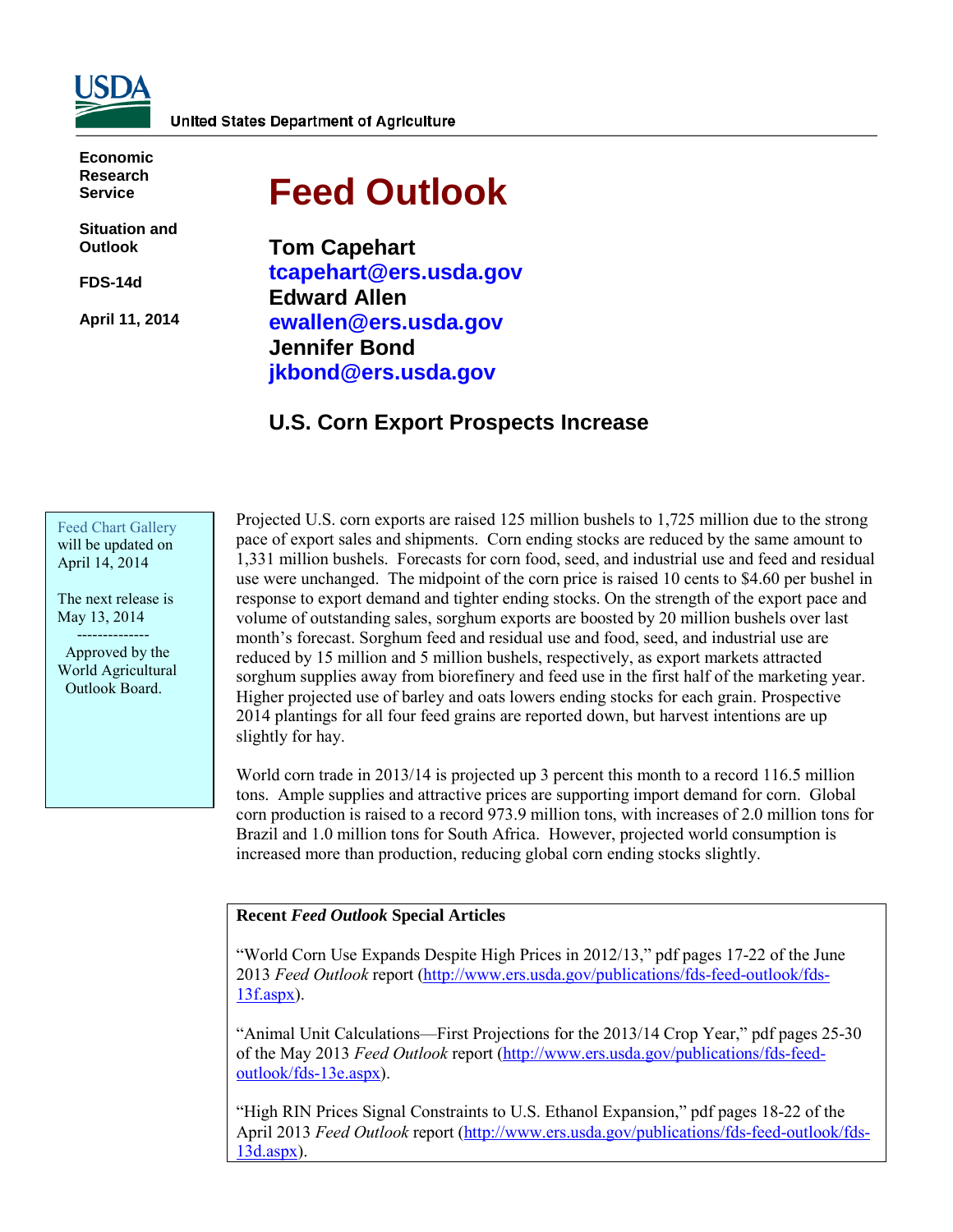# *Corn Stocks Indicate Slightly Higher Second Quarter Use*

The USDA, National Agricultural Statistics Service (NASS) March 31 *Grain Stocks* report set March 1 corn stocks at 7.0 billion bushels, about 13 million lower than USDA's expected level. A total of 3.9 billion bushels were reported on farms and 3.1 billion were reported in commercial storage. Onfarm storage of corn reached 55 percent of total storage, as compared with 49 percent last year, and was more in line with historical averages. March 1, 2014, stocks were 30 percent higher than March 1, 2013, stocks.

# *Feed Grain Supplies Forecast up in 2013/14*

Projected U.S. feed grain supplies for 2013/14 are 395.4 million tons, 109,000 tons lower than last month. Sorghum imports edged up and barley imports slid 5 million bushels. Total use of the four feed grains is projected at 359.0 million tons, 3.4 million higher than last month and 62.4 million over 2012/13. Food, seed, and industrial (FSI) use slid 127,000 tons due to a reduction in sorghum used for ethanol. Feed and residual is lowered, with sorghum feed use reduced more than projected oat feed use increased. Exports are raised 3.7 million tons to 49.3 million on larger forecast corn, sorghum, and barley shipments. For comparison, exports in 2012/13 were 20.7 million tons, or 42 percent of the total exports projected for the current marketing year.

#### *Grain Feed and Residual Use Edges Down*

The 2013/14 feed and residual use forecast for the four feed grains plus wheat is lowered by 1.1 million tons from last month due to lower sorghum and barley feed use. Sorghum supplies have been drawn off by export demand and ethanol production. Oats feed and residual is raised on lower-than-expected March 1 stocks. At 140.1 million tons, the four feed grains plus wheat feed use is projected 15.3 million higher than the 2012/13 total of 125.7 million. Grain consuming animal units (GCAUs) are projected at 90.75 million units for 2013/14, down 0.54 units from last month due to lower projected hog, broiler, and turkey inventories. For 2014, higher beef production is more than offset by lower pork, broiler, and turkey production. Feed and residual use per animal unit is 1.55 tons, slightly less than last month's total but up from 1.37 tons in the 2012/13 marketing year, mostly due to higher corn feed and residual use spurred by a recovery in production and lower corn prices.

Feed and residual use of corn for the first half of the marketing year (September-February) totaled 3,860 million bushels, or 73 percent of the projected marketing year total of 5,300 million bushels. This compares with 3,161 million bushels during the same period in 2012/13 and the 2008/09-2012/13 average for first half feed and residual use of 3,414 million bushels, or 73 percent of the marketing year total. Higher feed and residual use for the first half of the current marketing year is a result of this year's larger corn crop and lower prices.

Projected domestic corn use is unchanged at 11,700 million bushels, or 1,321 million over 2012/13.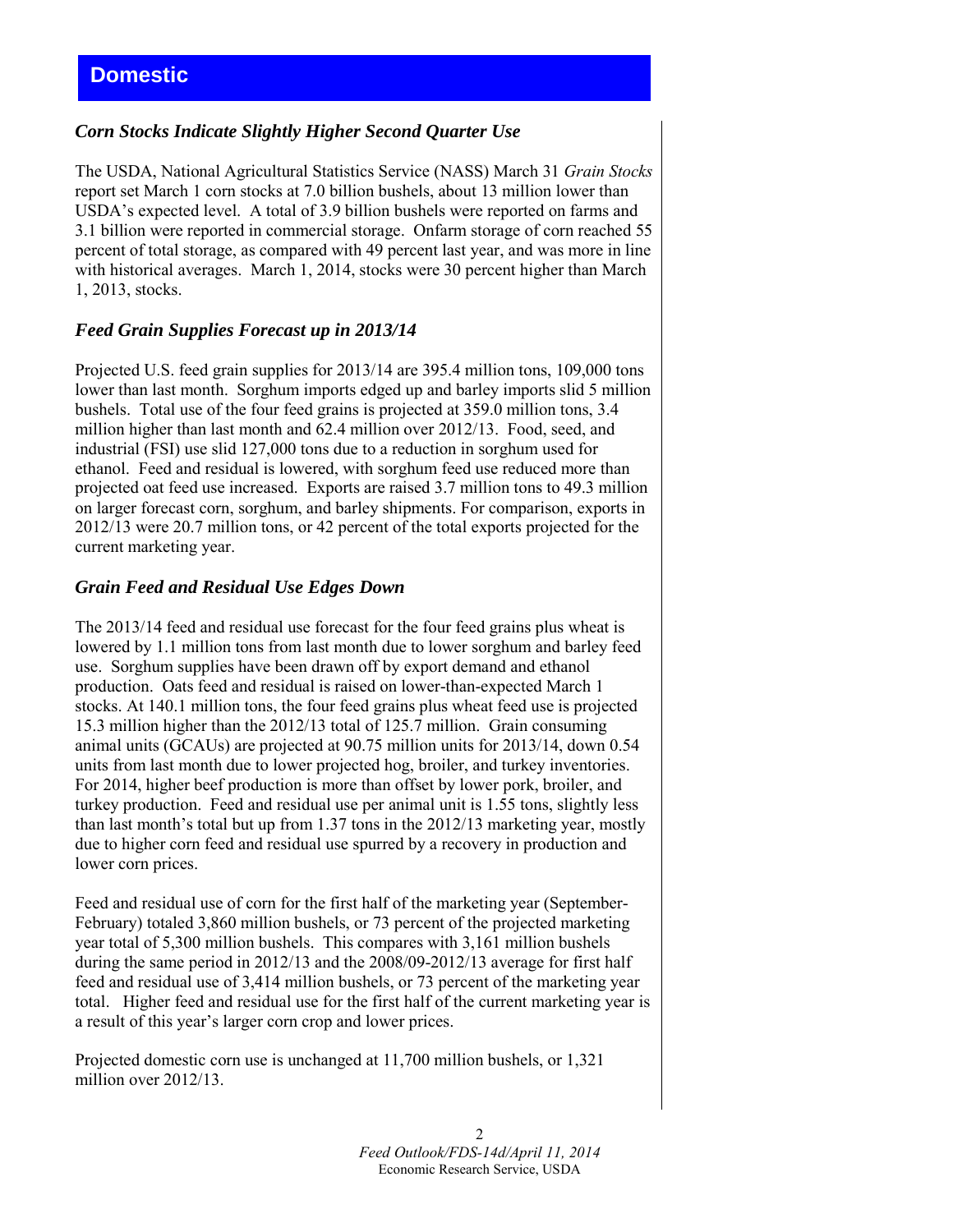# *Forecast Exports Raised 125 Million Bushels*

Forecast exports are raised 125 million bushels this month to 1,750 million, as the pace of shipments through March exceeded the 731 million shipped during the entire 2012/13 marketing year. Competitive prices are increasing global corn demand and benefiting U.S. exports.

# *Corn Price Forecast Raised*

The contracting outlook for ending stocks and strong export demand boost the projected 2013/14 season-average farm price for corn by 10 cents to \$4.60 per bushel at the midpoint. The projected range narrowed to \$4.40 to \$4.80 per bushel, compared with \$4.25 to \$4.75 per bushel last month.

# *Sorghum Exports Boosted, Domestic Use Lowered*

The USDA-NASS *Grain Stocks* report, released on March 31, indicates that 173 million bushels of grain sorghum were stored in all positions on March 1, 2013. This is an 88-percent increase relative to the drought-sapped March 1, 2013, stocks level. Disappearance from December 2013 to February 2014, as indicated by the March 1 stocks, is up 22 percent over the same period a year ago. Increased total use is primarily a reflection of strengthened demand for sorghum in export markets, in spite of a slackened first half demand from biorefineries.

Exports are raised by 20 million bushels relative to the March forecast of 160 million. If realized, this is the highest level of exports since 2005, when an estimated 194 million bushels of sorghum were exported, primarily to Mexico and Japan. Unlike in 2005, the U.S. exports to Mexico in marketing year 2013/14 have been small, and China, which until this marketing year had not imported significant quantities of U.S. sorghum, is the primary destination for U.S. exports. In recent months, China has stepped up its imports of U.S. sorghum. Between January and February of 2014, China took shipment of 0.8 million tons of sorghum. With significant outstanding sales on the books and confirmation of available stocks, sorghum exports are positioned to remain relatively strong for the balance of the marketing year and support an upward revision of the export projection.

FSI use is reduced 5 million bushels to 95 million this month and is a reflection of weaker first and second quarter demand for sorghum from ethanol producers in areas of Western Kansas and Northern Texas. Biorefinery demand is expected to accelerate in the third and fourth quarters and support the current use projections. Sorghum feed and residual is reduced 15 million bushels to 110 million due to competition for available sorghum supplies in the export marketplace.

Projected ending stocks for 2013/14 remain virtually unchanged at 19 million bushels, up slightly from 15 million last year. If realized, the 2013/14 ending stocks will be the third lowest on record, behind the 18 million forecast for the 1995/96 marketing year. An upward revision to corn farm prices this month supports a \$0.10-per-bushel increase in the high and low end of the sorghum average farm price projection to \$4.15 and \$4.55, respectively.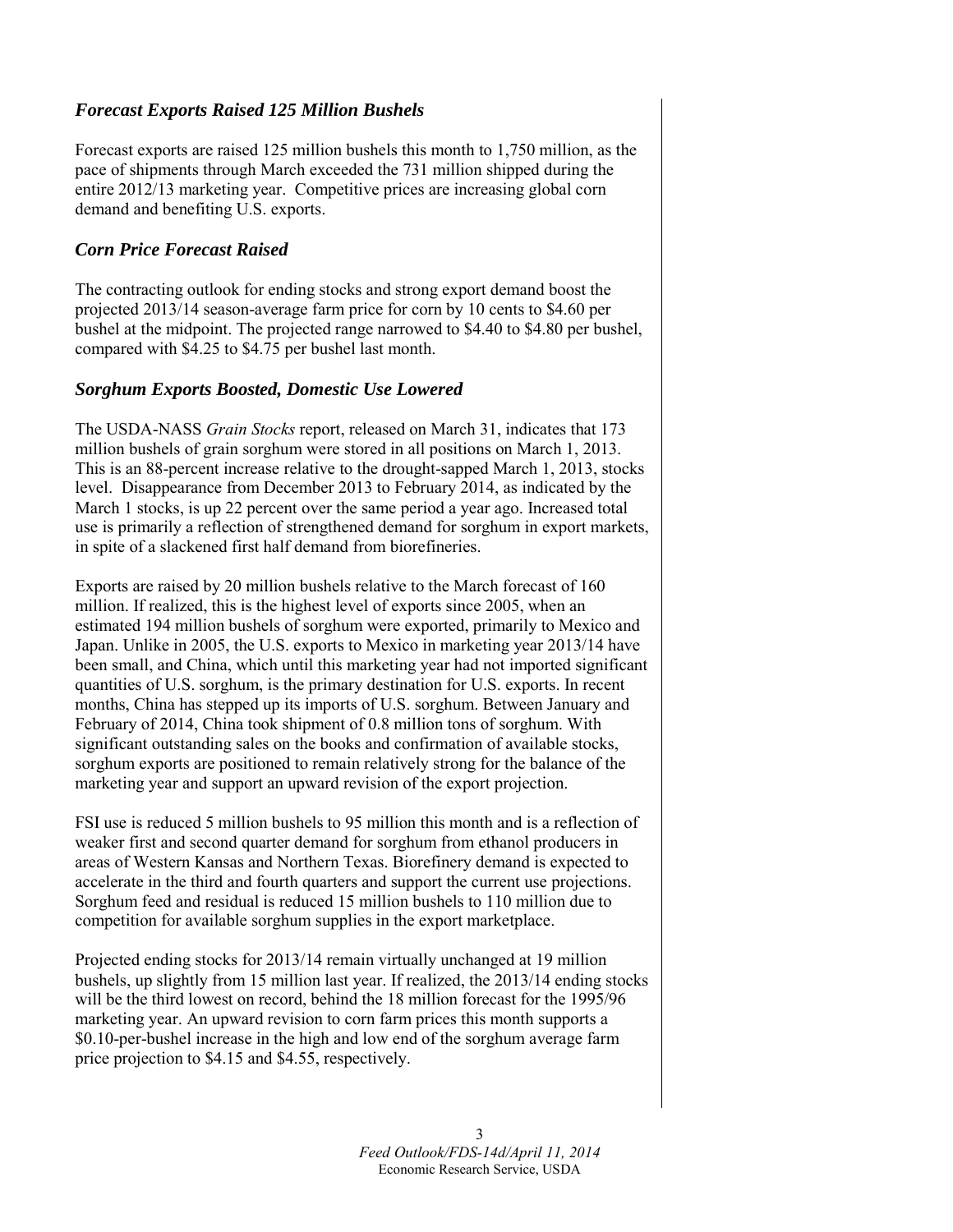# *Barley Use Prospects Raised Slightly*

At 227 million bushels, U.S. barley use is forecast to be up slightly (2 million bushels) relative to the March forecast. The rise is attributable to an identical increase in exports and is based on the pace of shipments in the first and second quarter as indicated by U.S. Census trade data. Imports are reduced by 25 percent to 15 million bushels. Industry sources indicate that malt barley of sufficient quality and quantity is available from domestic sources. Further, transportation challenges, while recently thought to be improving, have largely inhibited the movement of Canadian barley to U.S. users. In addition, January to February trade data indicate that imports of malt barley products such as extract (up 41 percent) and roasted malt (up 35 percent) have increased relative to volumes indicated by last year's trade data. Imports of select malt products may offset some proportion of demand for barley grain. Only imports of grain are included in barley supply and use estimates. Barley feed and residual use and FSI use categories are unchanged this month and are set at 60 million and 155 million bushels, respectively. The 5-million-bushel reduction in total supply, coupled with a 2-million-bushel increase in exports, serves to reduce ending stocks by 7 million to 83 million bushels.

On March 1, 2014, on- and off-farm barley stocks totaled 121.5 million bushels, up 4 percent over the March 1, 2013, estimate. A total of 43.8 million and 77.7 million bushels were held on farms and off farms, respectively. Proportionally more grain, about 6 percent more, was held on farms on March 1, 2014, as compared to the 2013 estimate. North Dakota and Montana both saw sizeable increases, 39 and 11 percent, respectively, in onfarm stocks, a possible result of a lack of consistent transportation, or what some industry sources are terming a "transportation crunch."

The midpoint barley price forecast of \$6.10 per bushel is unchanged this month, while the price range is narrowed by \$0.05 on both ends to \$6.00-\$6.20 per bushel.

# *Oats Feed and Residual Use Increased*

Total oats use in 2013/14 is forecast at 167 million bushels, an increase of 10 million from last month. The March 1 stocks imply a December 2013 to February 2014 total use of 32.6 million bushels. Stocks in all positions on March 1 totaled 35.1 million bushels, down from 52.6 million in 2013. The combination of relatively low stocks volumes, previously reduced import volumes, and a 10 million-bushel expansion in the oats feed and residual use forecast as indicated by the March 1 stocks create a very tight domestic supply situation.

This month, ending stocks are projected down 10 million bushels. At 20 million bushels, this is projected to be the lowest carryout on record, 16 million bushels below the previous low in 2012/13. Market conditions continue to support historically high prices: the current range is projected at \$3.65 to \$3.75 per bushel with a midpoint of \$3.70. These prices compare with last month's \$3.60-\$3.80 per bushel price and the record-setting 2012/13 season-average price of \$3.89.

# *Planted Area Reductions for All Feed Grains in 2014*

The USDA-NASS *Prospective Plantings* report provides the first survey-based indication of the 2014/15 corn crop. The acreage estimates in the report are based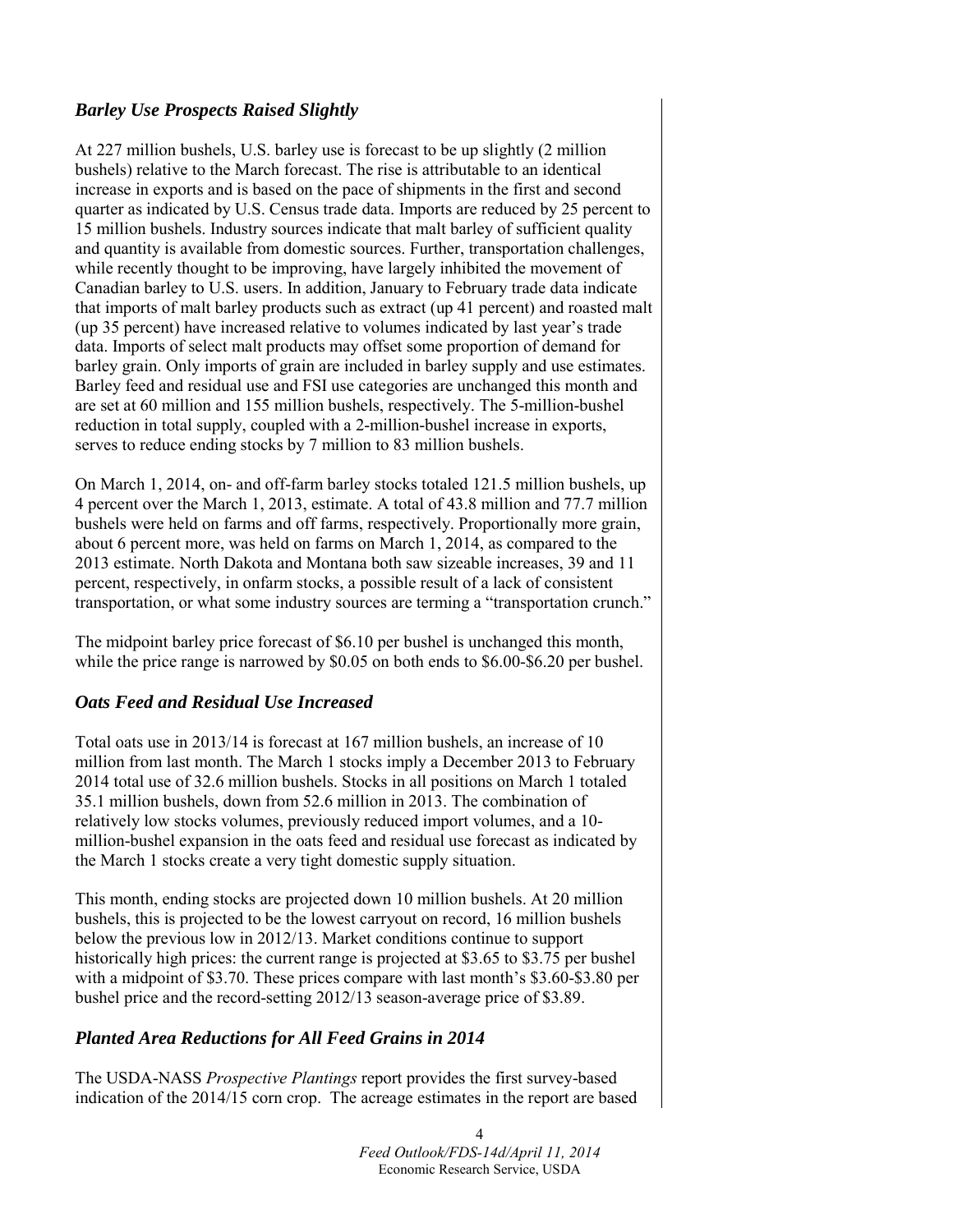on a sample of more than 84,000 producers contacted during the first 2 weeks of March. The results of this year's survey indicate corn growers plan to plant 91.691 million acres, down from the estimated 95.365 million planted in 2013/14. The Northern Plains reports the greatest reduction in acreage, 1,750 thousand acres below 2013/14. The Delta States and the Southeast followed with a combined reduction of 995,000 acres. Growers in the Southern Plains intend to sow 320,000 fewer acres of corn. For individual States, Iowa and Kansas both report significant gains in intended corn plantings of 400,000 and 100,000 acres, respectively. North Dakota, Nebraska, and South Dakota lead in corn acreage declines, falling 900,000, 550,000, and 400,000 acres, respectively. Smaller declines in dairy- and forageproducing States may indicate a higher proportion of area harvested for silage than usual, although this will also be highly dependent on summer weather and forage yields.

U.S. farmers plan to reduce seedings of sorghum by 17 percent in 2014 to 6.68 million acres. In acutely drought-affected sections of Kansas and Texas, industry sources indicate the farmers may be delaying cropping decisions to better assess soil moisture levels. Currently, farmers in Texas and Kansas are reported to reduce their planting to 77 and 87 percent of the 2013/14 total, respectively. In some parts of Texas, 2013/14 acres may return to cotton cultivation. In areas where a dry land corn crop was previously planted and struggled, sorghum cultivation may become a more favorable alternative to wheat.

Barley planted acreage is expected to retract in 2014, down 315,000 acres to 3.17 million. If realized, this will be the third-lowest barley planted area though just slightly below the 5-year average of 3.22 million planted acres. Maltsters are noted to have reduced the numbers of contracted acres. Of note is a 14-percent decline in acreage in North Dakota acres, a 9-percent decline in Montana, a 33-percent decline in Washington, and a record low in Michigan. Modest expansion of intended sowings in Idaho (up 5 percent), California (up 6 percent), and Minnesota (up 11 percent) are not enough to offset aggregated reductions in planting projections.

Acres seeded to oats in 2014 are expected to be down 7 percent to 2.79 million acres. A second year of historically high prices notwithstanding, farmers in several major oats-producing States plan to reduce plantings. Iowa farmers intend to reduce plantings to just 59 percent of the 2013 sowings; in Minnesota, an 8-percent retraction is expected; North and South Dakota plantings are projected at 93 and 98 percent of 2013 levels. USDA-NASS reports record low acreage is expected in California, Georgia, Maine, North Carolina, Pennsylvania, Texas, and Wyoming.

Hay producers intend to harvest 58.3 million acres in 2014, a very slight increase of 10,000 acres over the area harvested in 2013. Acreage in the northern and central Great Plains (Montana, the Dakotas, Nebraska, Colorado, and Kansas) and the western Great Lakes (Minnesota, Illinois, Indiana, and Michigan) region is expected to experience slight-to-moderate declines. Florida, Oklahoma, and Texas are projected to harvest record-high hay acres. Iowa, Michigan, Nebraska, and New Hampshire intend to harvest record-low hay acres. Soil moisture and weather conditions will affect final harvested acreage figures as producers adapt plantings, cuttings, and harvest to changing production circumstances.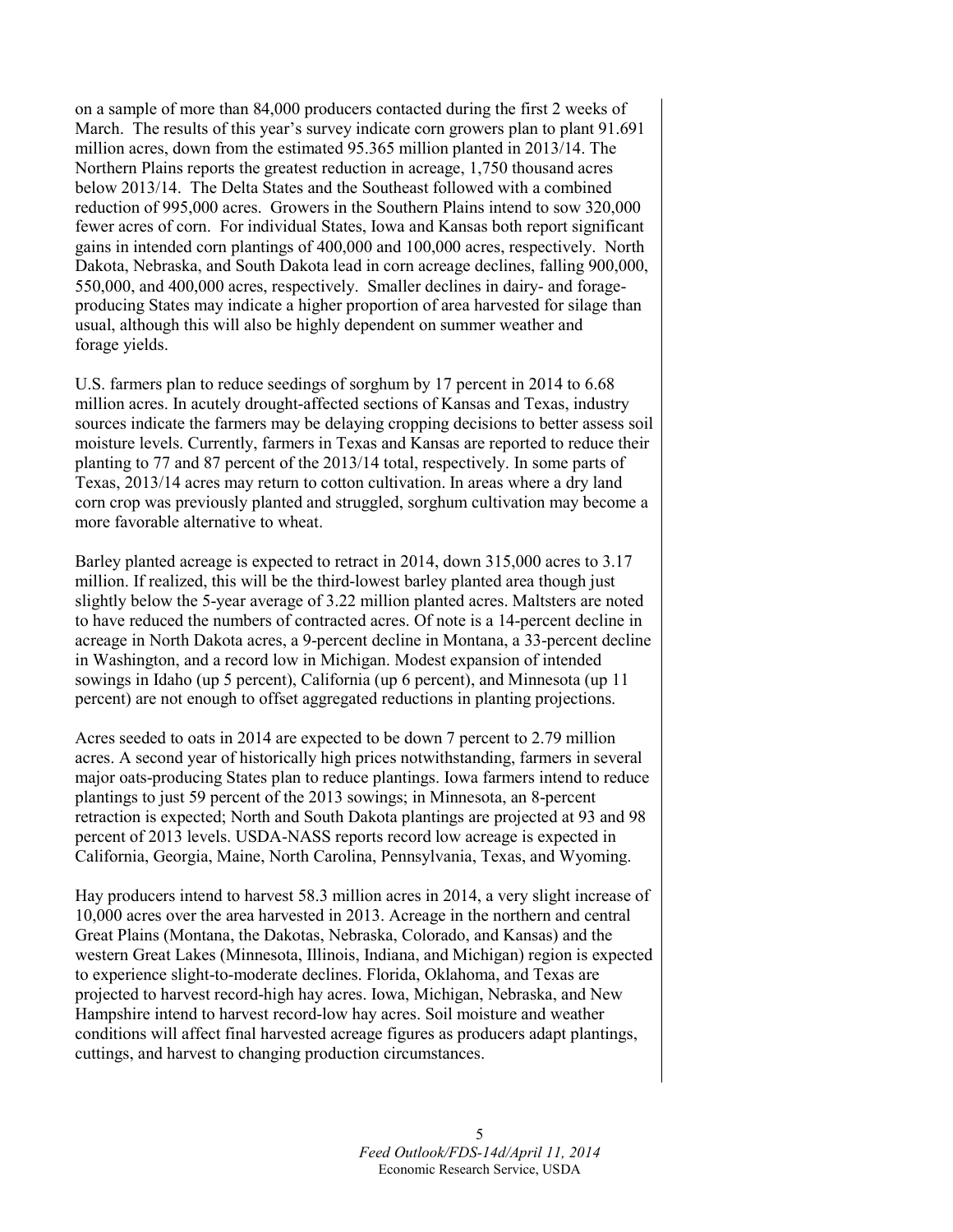#### *U.S. Corn Export Prospects Supported By Huge Outstanding Sales*

U.S. corn exports for trade year 2013/14 are projected up 3.0 million tons to 45.0 million (the September-August marketing year is raised 125 million bushels to 1.75 billion bushels). Export shipments have increased in recent weeks, with March 2014 export inspections reaching 5.1 million tons, the high point for the year so far. However, prospects for corn exports are mostly supported by unprecedented outstanding export sales at the end of March. Reaching 18.5 million tons, outstanding sales are significantly higher than end-of-March outstanding sales going back to 1990. The only years with end-of-March outstanding sales close to those of this year are 1995/96 (at 16.7 million tons) and 2007/08 )at 15.9 million). Corn marketing year exports in 1995/96 and 2007/08 reached 52.8 million tons and 60.7 million, respectively.

Of the 18.5 million tons of outstanding corn sales in 2013/14, only 1.2 million are to China. Those sales may be resold to other destinations or cancelled due to ongoing problems clearing customs in China. However, the sales to other destinations are easily sufficient to support the increased U.S. export prospects.

U.S. corn exports in 2013/14 started at a relatively sluggish pace, with delayed harvest and intense competition from Brazil and Ukraine. Census corn exports for September 2013 through February 2014 reached only 18.9 million tons, the lowest level in a decade except for the previous year's drought-devastated export pace. The corn outstanding export sales indicate that exports in the second half of 2013/14 will significantly exceed those of the first half. The U.S. export pace has benefitted more recently from a lull in competition as (1) Brazil's port capacity is occupied with exporting soybeans, (2) Argentina's corn crop has been marketed more slowly than normal due to macroeconomic and exchange rate problems, and (3) Ukraine's torrid pace of exports to date and political uncertainty limit prospects for additional corn sales.

World corn trade is increased 3.5 million tons this month to a record 116.5 million. Abundant and cheaper corn supplies in 2013/14 are increasing projected global corn trade 16 percent year-to year.

Projected EU corn imports are raised 1.0 million tons to 12.0 million based on the pace of import licenses. Corn has been attractively priced relative to other grains, encouraging increased industrial use (up 1.5 million tons this month) as well as a year-over-year increase in feed use. Attractive export prices for wheat and barley have limited EU domestic use of those grains.

Algeria's corn imports are projected up 0.5 million tons to 3.5 million; Iran's corn imports are raised 0.4 million to 4.5 million; Egypt is increased 0.3 million tons to 6.5 million; Vietnam and Chile are boosted 0.2 million each; and Azerbaijan imports are increased slightly. However, corn imports by Ecuador are forecast lower.

The United States is not the only corn exporter benefitting from increased corn trade and the sluggish pace of Argentina's exports. The strong pace of Ukraine's corn export shipments, especially to the EU, support a 0.5-million-ton increase to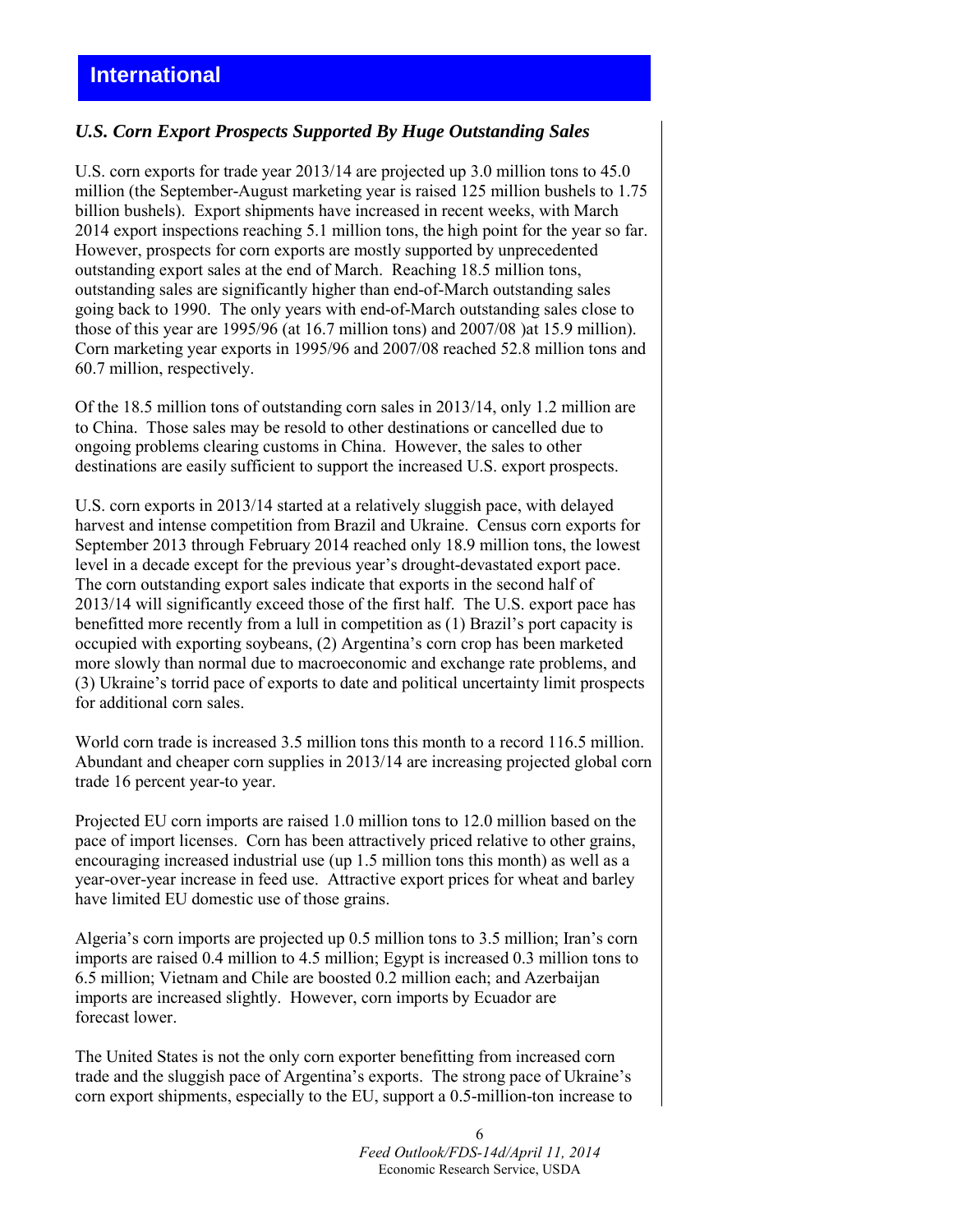19.0 million. Increased production and the strong pace of shipments to date support South Africa's export increase of 0.3 million tons to 2.0 million and Russia's higher corn export projection, up 0.2 million tons to 3.2 million. The slow start to Argentina's corn exports reduces the projected exports in the 2013/14 trade year ending in September 2014. However, Argentina's local marketing year exports are unchanged as shipments after October 1, 2014, are expected to offset slower earlier shipments.

# *U.S. Sorghum Exports Projected Up, the Highest in 6 Years*

U.S. 2013/14 sorghum exports are forecast up 0.7 million tons this month to 4.7 million (up 20 million bushels to 180 million for the September-August marketing year). The pace of sales has been strong, especially to China, where sorghum does not face import quota restrictions or possible rejection as an unapproved genetically modified variety, issues that have affected corn imports. Sorghum in export positions has been generally priced at a premium to corn this year, pulling sorghum away from the domestic market. At the end of March, outstanding export sales reached 1.5 million tons, the highest end-of-March total in the USDSA, Foreign Agricultural Service database going back to 1990. October 2013 through February 2014 Census data and March export inspections push export shipment to 2.2 million tons, nearly double the previous year's sluggish pace. The March 1, 2014, stocks report indicated relatively abundant stocks of sorghum in commercial hands, so additional sales and a strong shipping pace is anticipated over the next several months.

World sorghum trade is raised only 0.2 million tons this month to 7.3 million as reduced production cuts projected exports from Argentina 0.5 million tons to 1.5 million. China's projected imports are raised 0.4 million tons to 3.4 million, but Mexico's imports are trimmed.

# *U.S. Barley Exports Up, Import Prospects Trimmed*

World barley trade in 2013/14 (October-September) is forecast nearly unchanged this month at 20.6 million tons. Reduced export prospects for Canada are mostly offset by increases for Australia and the United States. Canada has been affected by logistical problems moving grain, and barley is not expected to receive priority compared to canola and wheat. Canada's barley exports are projected down 0.4 million tons to 1.5 million. However, the pace of shipments has been strong for Australia and the United States, with forecast exports boosted 0.2 and 0.1 million tons, respectively. With slower exports from Canada, U.S. barley import prospects are trimmed 0.1 million tons to 0.5 million.

# *World Coarse Grain Production Prospects Boosted This Month*

Global coarse grain production in 2013/14 is projected up 3.3 million tons this month to 1,264.0 million, based on generally favorable weather in the Southern Hemisphere. Corn production prospects are up 6.4 million tons to a record 973.9 million, but millet is cut 1.7 million to 29.1 million and sorghum is reduced 1.1 million to 60.1 million. World barley production is trimmed 0.4 million tons this month, but oats, rye, and mixed grain are virtually unchanged.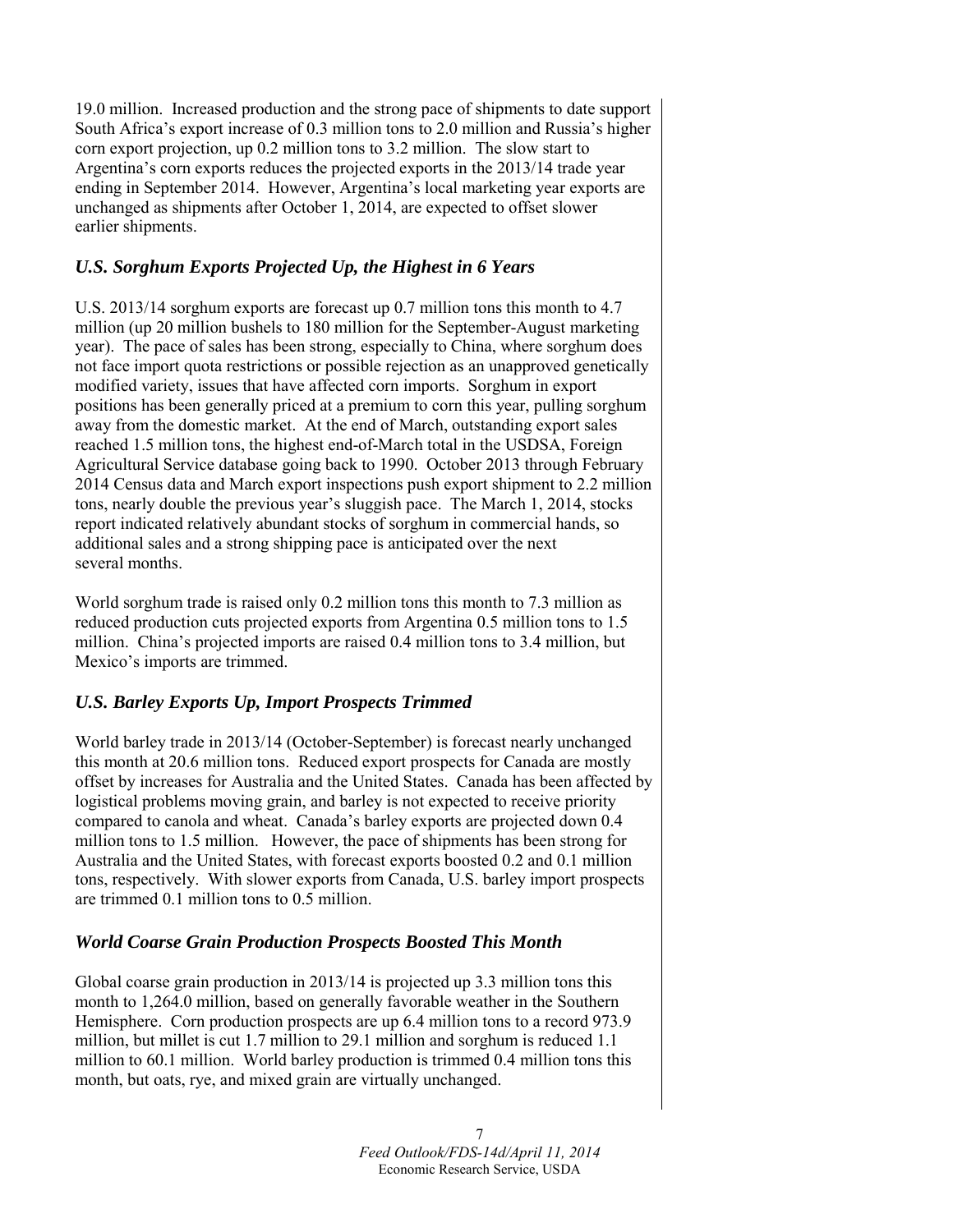In Brazil, favorable rains over the last month in the key states of Mato Grosso and Parana support a small increase in corn yields expected for second-crop corn. Also, rains in Rio Grande do Sul helped late-planted first-crop yields. Brazil corn production is projected up 2.0 million tons to 72.0 million. Rains in Mato Grosso during April and May will be crucial to determine final second-crop yields, with harvest mostly starting in June. Also, sorghum area planted as a second crop following soybeans is up 6 percent, boosting production prospects 0.3 million tons to 2.4 million. Low corn prices encouraged some producers to switch to sorghum because production costs are lower.

The grain production forecasts for all Sub-Saharan African countries were scrutinized by the interagency committees this month. Changes to forecast 2013/14 coarse grain production are made to more than 30 countries, with production for the region raised 1.0 million tons to 101.8 million. While corn production is boosted 2.8 million tons, sorghum is reduced 1.2 million.

South Africa's corn production prospects are up 1.0 million tons this month to 14.0 million, supported by prospects for record yields. Rains have been exceptionally good in the normally arid western portion of the main corn region. Satellite imagery confirms the excellent crop condition. South Africa's sorghum production forecast is also increased this month.

Rains across Ethiopia have also been quite favorable, and record corn yields are reported, boosting corn production 0.9 million tons to 6.5 million. Increased sorghum, barley, and millet yields contribute to coarse grain production up 1.4 million tons to 13.1 million. In Uganda record corn yields are reported, increasing production 0.9 million tons to 2.3 million, but in sorghum areas, rains were not favorable and reduced yields trim production 0.1 million tons to 0.3 million. In Tanzania, good, but not record, corn yields increase corn production 0.5 million tons to 4.7 million. In Burkina Faso, record corn yields and increased sorghum area boost coarse grain production 0.4 million tons to 4.7 million. For Benin, increased corn area and good, but not record, yields are producing a record corn crop of 1.4 million tons. However, reduced sorghum and millet yields limit the coarse grain production increase to 0.2 million tons. Increased coarse grain production of about 0.1 million tons is forecast for South Sudan, Togo, and Madagascar, with smaller increases for several other countries.

Some countries in Sub-Saharan Africa report production problems, mostly due to insufficient rain. In Sudan, sorghum yields are down sharply, cutting production 1.6 million tons to 2.2 million, the lowest level in 13 years. Reduced corn and sorghum yields are reported for Mozambique, cutting coarse grain production 0.8 million tons to 1.8 million. In Mali, corn and millet yields are down, reducing coarse grain production 0.7 million tons to 3.7 million. In Angola, corn area is down sharply, reducing production 0.3 million to 0.9 million. Coarse grain production is reduced 0.2 million tons for Chad and 0.1 million each for Niger and Senegal, with smaller reductions for several other countries.

In Russia, revisions to final harvest data likely included grain harvested later than normal, boosting coarse grain production 1.0 million tons to 35.7 million tons. Nearly all the increase was due to additional corn area harvested for grain, but there are also small increases in production of barley, oats, millet, and rye. Azerbaijan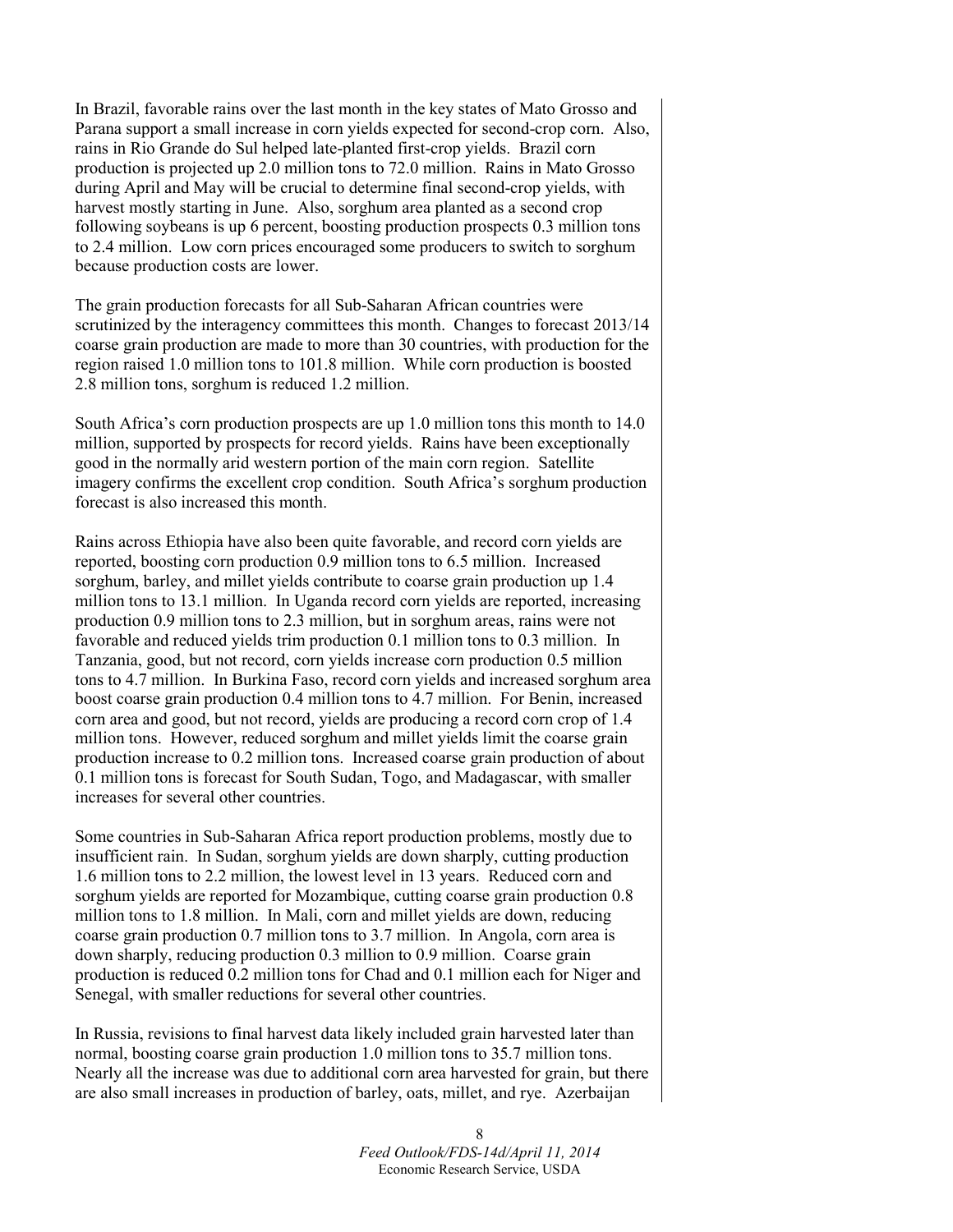reported larger area and yield of barley and corn, boosting coarse grain production 0.3 million tons to 1.0 million.

Record corn area is reported for Vietnam, boosting production 0.3 million tons to 5.2 million. Small increases in corn area harvested for grain increases Mexican corn production 0.2 million tons to 21.9 million and Thai corn production 0.1 million to 4.9 million. There are also small production increases this month for corn in Colombia and barley in Jordan.

India reports a significant reduction in millet area, dropping production 0.9 million tons to 10.6 million. A smaller reduction in sorghum area is offset by increased yields.

China reported more production data on minor grains, cutting barley area and slashing production 0.8 million tons to 1.5 million. However, sorghum area is increased, boosting production 0.2 million tons to 2.7 million.

Argentina's sorghum yields were hurt by dry hot weather in western marginal areas, cutting projected production 0.4 million tons to 4.2 million. A small increase in forecast corn area is offset by reduced expected yields.

In Burma, corn area and yield did not quite reach earlier expectations, reducing production 0.1 million tons to 1.7 million. There are also small reductions this month to barley production in Tunisia and corn in South Korea.

World coarse grain beginning stocks for 2013/14 are increased 0.3 million tons this month to 164.7 million, adding to supplies. Changes to estimated production, supply, and demand for earlier years are made for many countries, partly due to the review of Sub-Saharan Africa. Coarse grain beginning stocks for 2013/14 are up 0.4 million tons for Ethiopia, 0.3 million for Sudan, and 0.2 million for Uganda, Tanzania, Niger, and Brazil. Reduced beginning stocks are estimated for South Africa, down 0.4 million tons; the EU and Argentina, down 0.3 million each; and several other countries, down by smaller amounts.

#### *Global Coarse Grain Disappearance Projected Higher*

World coarse grain use in 2013/14 is projected to reach 1,236.6 million tons, up 2.8 million this month. However, the sum of changes to forecast use by countries is mostly offsetting, boosting global use only 0.4 million tons. Global local marketing year export projections are raised 2.5 million tons more than imports, boosting global disappearance (see special article in the June 2013 *Feed Outlook* for an explanation of how and why trade changes alter global disappearance).

Several of the mostly offsetting changes in individual countries' coarse grain use are significant. With several years of good harvests, Ethiopia's coarse grain consumption is boosted 1.5 million tons to 13.1 million; while Uganda's consumption is forecast up 0.9 million to 3.4 million. EU coarse grain use is forecast up 1.0 million tons to 162.0 million as a 1.5-million-ton increase in industrial use of corn is partly offset by a 0.5-million-ton reduction in feed and residual use. Russia's feed use is increased 0.5 million tons. Coarse grain use is projected up 0.3 million tons each for Algeria, Burkina, Tanzania, and South Africa,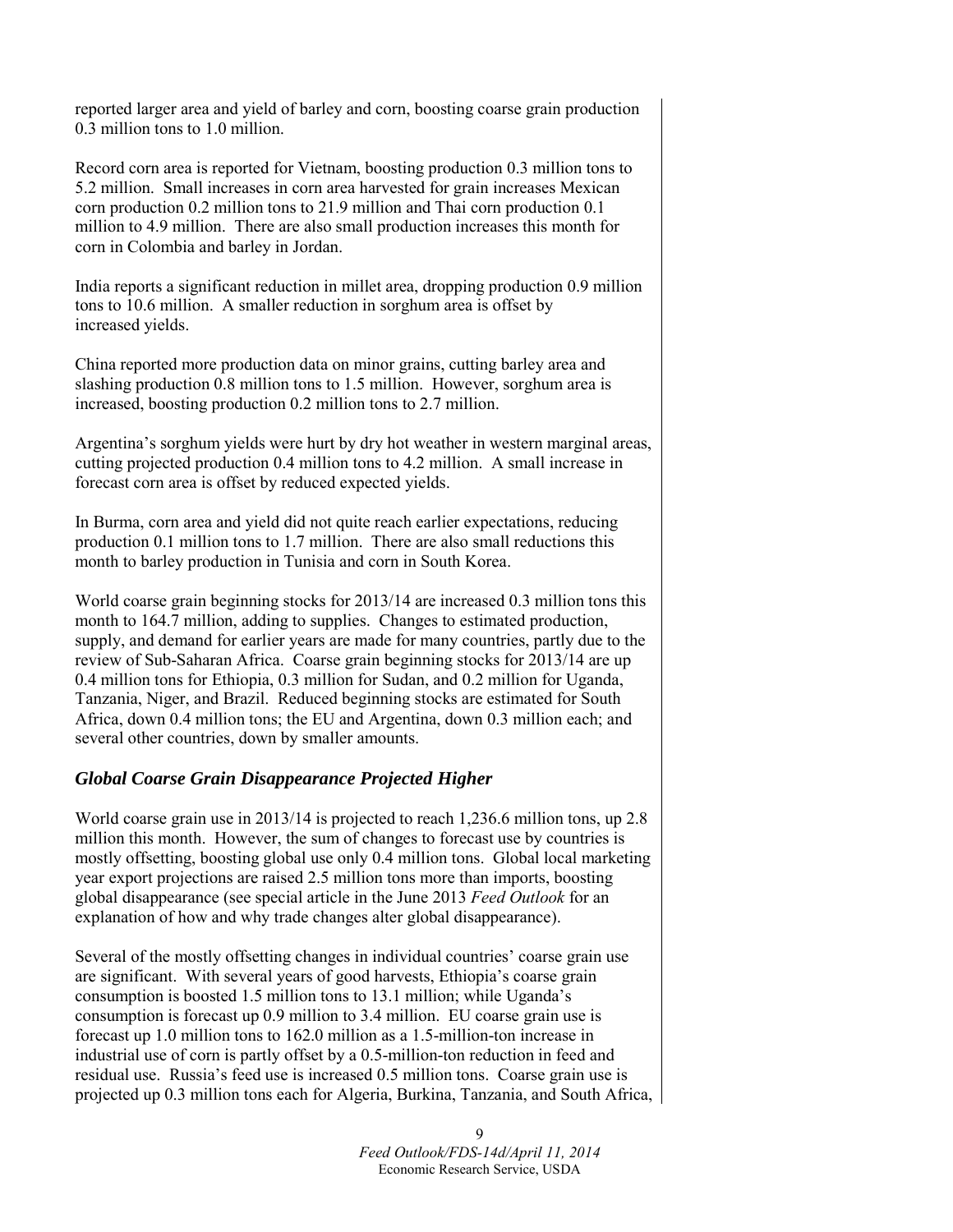with smaller increases for several other countries. However, coarse grain use in Sudan is projected down 1.4 million tons to 3.2 million as sorghum production drops. India's coarse grain use projection declines 0.8 million tons to 36.7 million as the millet crop shrinks. Mozambique consumption is reduced 0.7 million tons to 1.9 million due to reduced production. Canada's coarse grain use is projected down 0.6 million tons to 22.6 million, mostly because of reduced barley feed use. The 0.6-million-ton reduction in Mali's coarse grain use (to 3.8 million) is mostly in projected food use. Coarse grain use forecasts are trimmed 0.3 million tons each for Australia and China, with smaller declines for several other countries.

# *World Ending Stocks Projected Slightly Higher*

Global coarse grain production in 2013/14 is forecast up more than projected use, allowing for a 0.7-million-ton increase in ending stocks to 192.2 million. Many sizable changes are mostly offsetting. The largest increase is for Brazil, up 2.3 million tons to 12.5 million due to increased corn and sorghum production. Canada's ending stocks are projected up 1.0 million tons to 5.2 million due to reduced barley feeding. With improved production prospects, ending stocks are forecast up 0.4 million tons each for Tanzania and Ethiopia. Stocks prospects are boosted 0.3 million tons each for Egypt, Russia, and Vietnam, with smaller increases for several others. These increases are partly offset by reductions for the United States, down 3.5 million tons; Ukraine, down 0.5 million, Argentina, reduced 0.4 million; the EU trimmed 0.3 million; and others with smaller reductions.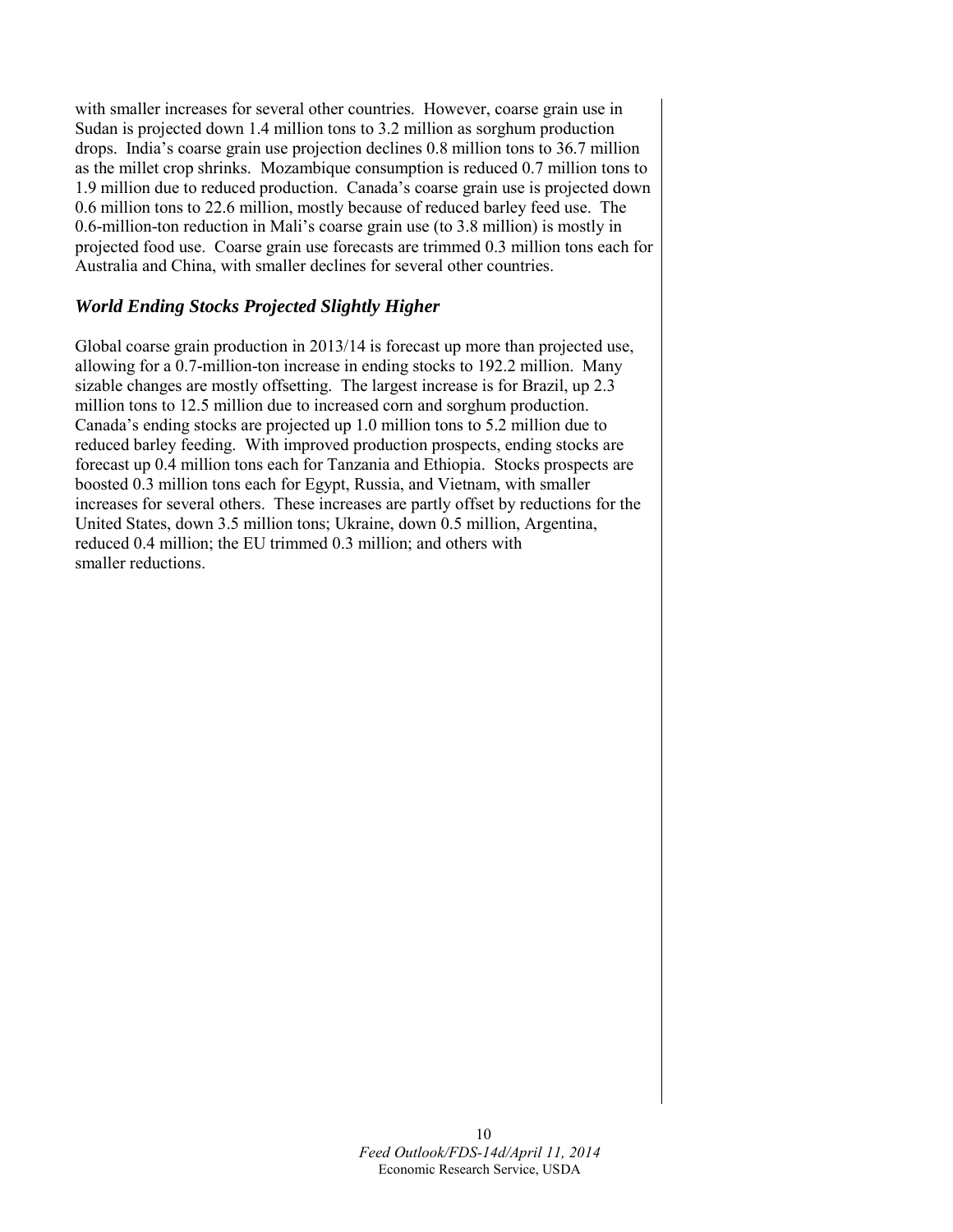#### **Contact Information**

Thomas Capehart (domestic), (202)-694-5313, tcapehart@ers.usda.gov Edward Allen (international), (202)-694-5288, [ewallen@ers.usda.gov](mailto:ewallen@ers.usda.gov) Jennifer Bond, (economist), (202)-694-5326, jkbond@ers.usda.gov Verna Daniels (Web publishing), (202)-694-5301, [vblake@ers.usda.gov](mailto:vblake@ers.usda.gov)

#### **Subscription Information**

#### Subscribe to ERS e-mail notification service at

http://www.ers.usda.gov/subscribe-to-ers-e-newsletters.aspx to receive timely notification of newsletter availability. Printed copies can be purchased from the USDA Order Desk by calling 1-800-363-2068 (specify the issue number)

To order printed copies of the five field crop newsletters—cotton and wool, feed, rice, oil crops, and wheat—as a series, specify series SUB-COR-4043

*Feed Monthly Tables, (http://www.ers.usda.gov/publications/fds-feed-outlook/) Feed Chart Gallery, (http://www.ers.usda.gov/data-products/chart-gallery.aspx)* 

#### *Data*

#### Feed Grains Database

(http://ers.usda.gov/data-products/feed-grains-database.aspx) is a queryable database that contains monthly, quarterly, and annual data on prices, supply, and use of corn and other feed grains. This includes data published in the monthly Feed Outlook and the annual Feed Yearbook reports.

# *Related Websites*

Feed Outlook (http://usda.mannlib.cornell.edu/MannUsda/viewDocumentInfo.do?documentID=1273 WASDE) (http://usda.mannlib.cornell.edu/MannUsda/viewDocumentInfo.do?documentID=1194) Grain Circular (http://www.fas.usda.gov/grain/Current/default.asp) World Agricultural Production (http://www.fas.usda.gov/wap\_arc.asp) Corn Briefing Room (http://ers.usda.gov/topics/crops/corn.aspx)

The U.S. Department of Agriculture (USDA) prohibits discrimination in all its programs and activities on the basis of race, color, national origin, age, disability, and, where applicable, sex, marital status, familial status, parental status, religion, sexual orientation, genetic information, political beliefs, reprisal, or because all or a part of an individual's income is derived from any public assistance program. (Not all prohibited bases apply to all programs.) Persons with disabilities who require alternative means for communication of program information (Braille, large print, audiotape, etc.) should contact USDA's TARGET Center at (202) 720-2600 (voice and TDD). To file a complaint of discrimination write to USDA, Director, Office of Civil Rights, 1400 Independence Avenue, S.W., Washington, D.C. 20250-9410 or call (800) 795- 3272 (voice) or (202) 720-6382 (TDD). USDA is an equal opportunity provider and employer.

# **E mail Notification**

Readers of ERS outlook reports have two ways they can receive an e-mail notice about release of reports and associated data.

• Receive timely notification (soon after the report is posted on the web) via USDA's Economics, Statistics and Market Information System (which is housed at Cornell University's Mann Library). Go to [http://usda.mannlib.cornell.edu/](http://usda.mannlib.cornell.edu/MannUsda/aboutEmailService.do) [MannUsda/aboutEmailService.do](http://usda.mannlib.cornell.edu/MannUsda/aboutEmailService.do) and follow the instructions to receive e-mail notices about ERS, Agricultural Marketing Service, National Agricultural Statistics Service, and World Agricultural Outlook Board products.

• Receive weekly notification (on Friday afternoon) via the ERS website. Go to http://www.ers.usda.gov/subscrib e-to-ers-e-newsletters.aspx and follow the instructions to receive notices about ERS outlook reports, Amber Waves magazine, and other reports and data products on specific topics. ERS also offers RSS (really simple syndication) feeds for all ERS products. Go to http://www.ers.usda.gov/rss/ to get started.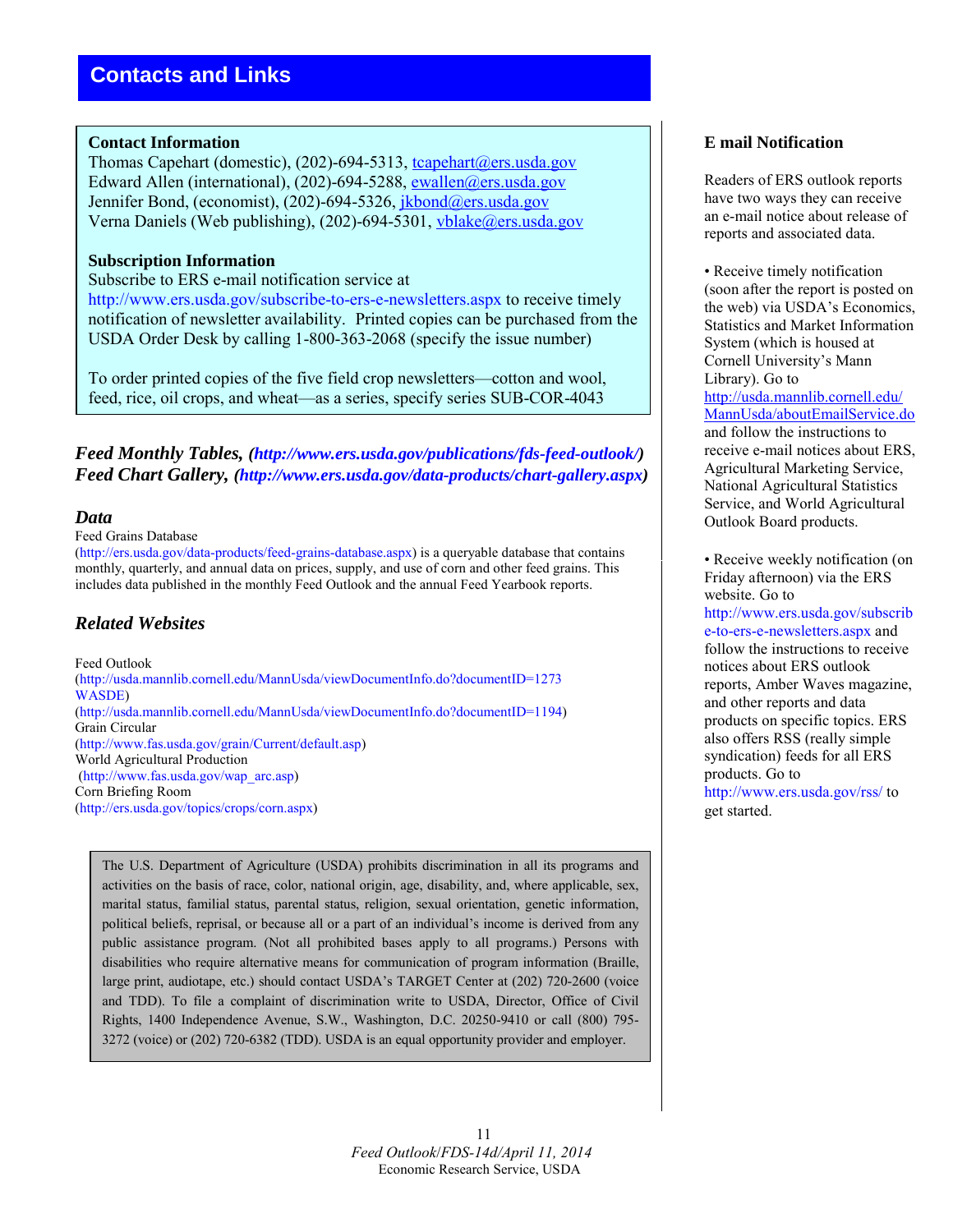**Tables**

Table 1--Feed grains: U.S. quarterly supply and disappearance (million bushels), 4/11/2014

|                |                         |                 |           |            |                |        |                             |          |         |                     |        | <u>ramm</u>          |
|----------------|-------------------------|-----------------|-----------|------------|----------------|--------|-----------------------------|----------|---------|---------------------|--------|----------------------|
|                |                         |                 |           |            |                |        | Food,<br>seed, and Feed and |          |         |                     |        | price 2/<br>(dollars |
|                | Commodity, market year, |                 | Beginning |            |                | Total  | industrial                  | residual |         | Total<br>disappear- | Ending | per                  |
| and quarter 1/ |                         |                 | stocks    | Production | Imports        | supply | use                         | use      | Exports | ance                | stocks | bushel)              |
| Corn           |                         | 2010/11 Sep-Nov | 1,708     | 12,447     | 5              | 14,160 | 1,582                       | 2,069    | 452     | 4,103               | 10,057 | 4.30                 |
|                |                         | Dec-Feb         | 10,057    |            | 8              | 10,065 | 1,577                       | 1,562    | 403     | 3,542               | 6,523  | 5.07                 |
|                |                         | Mar-May         | 6,523     |            | 10             | 6,534  | 1,638                       | 715      | 510     | 2,864               | 3,670  | 6.01                 |
|                |                         | Jun-Aug         | 3,670     |            | 4              | 3,673  | 1,628                       | 453      | 465     | 2,546               | 1,128  | 6.51                 |
|                |                         | Mkt yr          | 1,708     | 12,447     | 28             | 14,182 | 6,426                       | 4,799    | 1,830   | 13,055              | 1,128  | 5.18                 |
|                |                         | 2011/12 Sep-Nov | 1,128     | 12,360     | 4              | 13,491 | 1,612                       | 1,826    | 406     | 3,844               | 9,647  | 5.87                 |
|                |                         | Dec-Feb         | 9,647     |            | 4              | 9,651  | 1,640                       | 1,543    | 444     | 3,627               | 6,023  | 6.06                 |
|                |                         | Mar-May         | 6,023     |            | 11             | 6,034  | 1,626                       | 859      | 401     | 2,886               | 3,148  | 6.34                 |
|                |                         | Jun-Aug         | 3,148     |            | 11             | 3,159  | 1,551                       | 328      | 291     | 2,170               | 989    | 7.02                 |
|                |                         | Mkt yr          | 1,128     | 12,360     | 29             | 13,517 | 6,428                       | 4,557    | 1,543   | 12,528              | 989    | 6.22                 |
|                |                         | 2012/13 Sep-Nov | 989       | 10,780     | 35             | 11,804 | 1,468                       | 2,082    | 221     | 3,771               | 8,033  | 6.87                 |
|                |                         | Dec-Feb         | 8,033     |            | 48             | 8,080  | 1,438                       | 1,079    | 163     | 2,681               | 5,400  | 6.95                 |
|                |                         | Mar-May         | 5,400     |            | 40             | 5,440  | 1,567                       | 922      | 185     | 2,674               | 2,766  | 7.04                 |
|                |                         | Jun-Aug         | 2,766     |            | 40             | 2,806  | 1,573                       | 249      | 162     | 1,985               | 821    | 6.67                 |
|                |                         | Mkt yr          | 989       | 10,780     | 162            | 11,932 | 6,046                       | 4,333    | 731     | 11,111              | 821    | 6.89                 |
|                |                         | 2013/14 Sep-Nov | 821       | 13,925     | 14             | 14,760 | 1,555                       | 2,406    | 347     | 4,308               | 10,453 | 4.70                 |
|                |                         | Dec-Feb         | 10,453    |            | $\overline{7}$ | 10,459 | 1,601                       | 1,454    | 398     | 3,454               | 7,006  | 4.40                 |
|                |                         | Mkt yr          | 821       | 13,925     | 35             | 14,781 | 6,400                       | 5,300    | 1,750   | 13,450              |        | 1,331 4.40-4.80      |
|                |                         |                 |           |            |                |        |                             |          |         |                     |        |                      |
|                | Sorghum 2010/11 Sep-Nov |                 | 41.24     | 345.63     | 0.01           | 386.87 | 23.60                       | 89.69    | 35.91   | 149.21              | 237.67 | 4.43                 |
|                |                         | Dec-Feb         | 237.67    |            | 0.02           | 237.69 | 24.85                       | 16.20    | 25.59   | 66.64               | 171.05 | 5.21                 |
|                |                         | Mar-May         | 171.05    |            | 0.00           | 171.05 | 26.79                       | 12.90    | 51.32   | 91.02               | 80.03  | 6.32                 |
|                |                         | Jun-Aug         | 80.03     |            |                | 80.03  | 9.76                        | 3.94     | 38.88   | 52.58               | 27.45  | 5.90                 |
|                |                         | Mkt yr          | 41.24     | 345.63     | 0.03           | 386.90 | 85.00                       | 122.74   | 151.71  | 359.45              | 27.45  | 5.02                 |
|                |                         | 2011/12 Sep-Nov | 27.45     | 214.44     | 0.00           | 241.89 | 24.50                       | 44.31    | 22.13   | 90.94               | 150.95 | 5.98                 |
|                |                         | Dec-Feb         | 150.95    |            | 0.05           | 151.00 | 25.51                       | 5.64     | 11.78   | 42.93               | 108.07 | 5.97                 |
|                |                         | Mar-May         | 108.07    |            | 0.05           | 108.12 | 26.51                       | 15.36    | 7.72    | 49.59               | 58.53  | 6.00                 |
|                |                         | Jun-Aug         | 58.53     |            | 0.01           | 58.53  | 8.47                        | 5.29     | 21.81   | 35.58               | 22.95  | 6.02                 |
|                |                         | Mkt yr          | 27.45     | 214.44     | 0.11           | 242.00 | 85.00                       | 70.61    | 63.44   | 219.05              | 22.95  | 5.99                 |
|                |                         | 2012/13 Sep-Nov | 22.95     | 246.93     | 1.09           | 270.97 | 24.92                       | 78.87    | 27.34   | 131.13              | 139.85 | 6.86                 |
|                |                         | Dec-Feb         | 139.85    |            | 0.06           | 139.91 | 24.92                       | 4.60     | 18.85   | 48.37               | 91.54  | 6.76                 |
|                |                         | Mar-May         | 91.54     |            | 5.52           | 97.06  | 25.86                       | 16.52    | 13.57   | 55.95               | 41.11  | 6.67                 |
|                |                         | Jun-Aug         | 41.11     |            | 2.91           | 44.01  | 19.55                       | $-6.93$  | 16.24   | 28.86               | 15.15  | 5.30                 |
|                |                         | Mkt yr          | 22.95     | 246.93     | 9.57           | 279.46 | 95.24                       | 93.07    | 76.00   | 264.30              | 15.15  | 6.33                 |
|                |                         | 2013/14 Sep-Nov | 15.15     | 389.05     | 0.01           | 404.21 | 36.00                       | 103.37   | 33.44   | 172.81              | 231.39 | 4.26                 |
|                |                         | Dec-Feb         | 231.39    |            | 0.01           | 231.40 | 12.60                       | 2.46     | 43.82   | 58.87               | 172.53 | 4.21                 |
|                |                         | Mkt yr          | 15.15     | 389.05     | 0.02           | 404.21 | 95.00                       | 110.00   | 180.00  | 385.00              |        | 19.21 4.15-4.55      |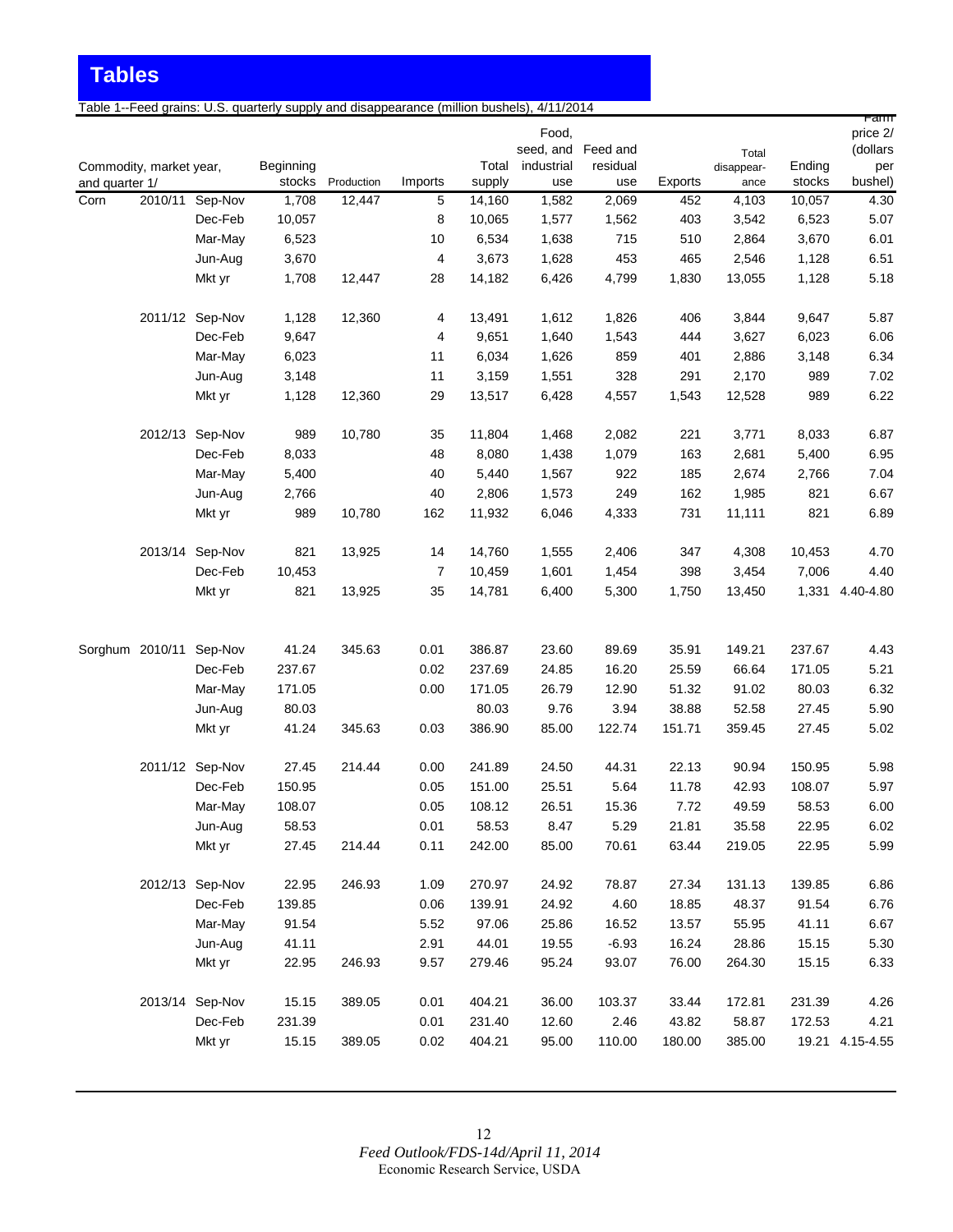|                |                         |                 | Table 1--Feed grains: U.S. quarterly supply and disappearance, cont. (million bushels), 4/11/2014 |            |         |        |                     |                                |                |                     |        |                                     |
|----------------|-------------------------|-----------------|---------------------------------------------------------------------------------------------------|------------|---------|--------|---------------------|--------------------------------|----------------|---------------------|--------|-------------------------------------|
|                | Commodity, market year, |                 | Beginning                                                                                         |            |         | Total  | Food,<br>industrial | seed, and Feed and<br>residual |                | Total<br>disappear- | Ending | ramm<br>price 2/<br>(dollars<br>per |
| and quarter 1/ |                         |                 | stocks                                                                                            | Production | Imports | supply | use                 | use                            | Exports        | ance                | stocks | bushel)                             |
| <b>Barley</b>  |                         | 2010/11 Jun-Aug | 115                                                                                               | 180        | 3       | 299    | 42                  | 33                             | 1              | 75                  | 224    | 3.71                                |
|                |                         | Sep-Nov         | 224                                                                                               |            | 3       | 227    | 40                  | $\overline{\mathbf{c}}$        | 5              | 46                  | 180    | 3.72                                |
|                |                         | Dec-Feb         | 180                                                                                               |            | 2       | 182    | 35                  | $\overline{7}$                 | 1              | 44                  | 138    | 3.89                                |
|                |                         | Mar-May         | 138                                                                                               |            | 2       | 140    | 41                  | 8                              | 1              | 50                  | 89     | 4.30                                |
|                |                         | Mkt yr          | 115                                                                                               | 180        | 9       | 305    | 159                 | 50                             | 8              | 216                 | 89     | 3.86                                |
|                |                         | 2011/12 Jun-Aug | 89                                                                                                | 156        | 1       | 246    | 41                  | 26                             | 3              | 71                  | 175    | 5.14                                |
|                |                         | Sep-Nov         | 175                                                                                               |            | 4       | 179    | 39                  | $-2$                           | 3              | 40                  | 139    | 5.46                                |
|                |                         | Dec-Feb         | 139                                                                                               |            | 7       | 145    | 38                  | 12                             | 1              | 52                  | 94     | 5.44                                |
|                |                         | Mar-May         | 94                                                                                                |            | 5       | 99     | 37                  | $\mathbf{1}$                   | 1              | 39                  | 60     | 5.52                                |
|                |                         | Mkt yr          | 89                                                                                                | 156        | 16      | 261    | 155                 | 38                             | 9              | 201                 | 60     | 5.35                                |
|                |                         | 2012/13 Jun-Aug | 60                                                                                                | 220        | 5       | 285    | 40                  | 45                             | 3              | 89                  | 197    | 6.40                                |
|                |                         | Sep-Nov         | 197                                                                                               |            | 6       | 203    | 38                  | 3                              | 3              | 45                  | 158    | 6.46                                |
|                |                         | Dec-Feb         | 158                                                                                               |            | 6       | 164    | 37                  | 9                              | 1              | 47                  | 117    | 6.44                                |
|                |                         | Mar-May         | 117                                                                                               |            | 6       | 123    | 40                  | $\mathbf{1}$                   | 1              | 42                  | 80     | 6.42                                |
|                |                         | Mkt yr          | 60                                                                                                | 220        | 23      | 304    | 155                 | 59                             | 9              | 223                 | 80     | 6.43                                |
|                |                         | 2013/14 Jun-Aug | 80                                                                                                | 215        | 2       | 298    | 40                  | 59                             | 3              | 102                 | 196    | 6.23                                |
|                |                         | Sep-Nov         | 196                                                                                               |            | 5       | 201    | 39                  | $-11$                          | 3              | 31                  | 169    | 5.93                                |
|                |                         | Dec-Feb         | 169                                                                                               |            | 4       | 173    | 38                  | 10                             | $\overline{4}$ | 52                  | 122    | 6.01                                |
|                |                         | Mkt yr          | 80                                                                                                | 215        | 15      | 310    | 155                 | 60                             | 12             | 227                 |        | 83 6.00-6.20                        |
|                |                         |                 |                                                                                                   |            |         |        |                     |                                |                |                     |        |                                     |
| Oats           |                         | 2010/11 Jun-Aug | 80                                                                                                | 81         | 24      | 186    | 18                  | 50                             | $\mathbf{1}$   | 69                  | 117    | 2.10                                |
|                |                         | Sep-Nov         | 117                                                                                               |            | 24      | 140    | 18                  | 21                             | 1              | 39                  | 101    | 2.59                                |
|                |                         | Dec-Feb         | 101                                                                                               |            | 19      | 120    | 17                  | 16                             | 1              | 34                  | 86     | 3.13                                |
|                |                         | Mar-May         | 86                                                                                                |            | 18      | 105    | 22<br>74            | 15<br>102                      | $\mathbf{1}$   | 37                  | 68     | 3.44<br>2.52                        |
|                |                         | Mkt yr          | 80                                                                                                | 81         | 85      | 247    |                     |                                | 3              | 179                 | 68     |                                     |
|                |                         | 2011/12 Jun-Aug | 68                                                                                                | 54         | 18      | 139    | 17                  | 43                             | $\mathbf{1}$   | 61                  | 78     | 3.27                                |
|                |                         | Sep-Nov         | 78                                                                                                |            | 36      | 114    | 18                  | 17                             | 1              | 35                  | 79     | 3.62                                |
|                |                         | Dec-Feb         | 79                                                                                                |            | 24      | 103    | 17                  | 11                             | $\pmb{0}$      | 29                  | 75     | 3.53                                |
|                |                         | Mar-May         | 75                                                                                                |            | 16      | 91     | 24                  | 12                             | $\pmb{0}$      | 36                  | 55     | 3.95                                |
|                |                         | Mkt yr          | 68                                                                                                | 54         | 94      | 215    | 76                  | 82                             | 2              | 160                 | 55     | 3.49                                |
|                |                         | 2012/13 Jun-Aug | 55                                                                                                | 64         | 29      | 148    | 17                  | 46                             | $\pmb{0}$      | 63                  | 85     | 3.76                                |
|                |                         | Sep-Nov         | 85                                                                                                |            | 27      | 112    | 18                  | 21                             | 0              | 39                  | 73     | 3.84                                |
|                |                         | Dec-Feb         | 73                                                                                                |            | 17      | 90     | 17                  | 20                             | 0              | 38                  | 53     | 4.02                                |
|                |                         | Mar-May         | 53                                                                                                |            | 20      | 72     | 24                  | 12                             | $\pmb{0}$      | 36                  | 36     | 4.35                                |
|                |                         | Mkt yr          | 55                                                                                                | 64         | 93      | 212    | 76                  | 98                             | 1              | 176                 | 36     | 3.89                                |
|                |                         | 2013/14 Jun-Aug | 36                                                                                                | 66         | 17      | 120    | 17                  | 38                             | $\pmb{0}$      | 56                  | 63     | 3.75                                |
|                |                         | Sep-Nov         | 63                                                                                                |            | 28      | 91     | $18\,$              | 25                             | 0              | 43                  | 48     | 3.50                                |
|                |                         | Dec-Feb         | 48                                                                                                |            | 20      | 68     | 16                  | 16                             | 0              | 33                  | 35     | 3.67                                |
|                |                         | Mkt yr          | 36                                                                                                | 66         | 85      | 187    | 75                  | $90\,$                         | $\sqrt{2}$     | 167                 |        | 20 3.65-3.75                        |

Latest market year is projected; previous market year is estimated. Totals may not add due to rounding.

1/ Corn and sorghum, September 1-August 31 marketing year; Barley and oats, June 1-May 31 marketing year.

2/ Average price received by farmers based on monthly price weighted by monthly marketings. For the latest market year, quarterly prices are calculated by using the current monthly prices weighted by the monthly marketings for those months for the previous 5 years divided by the sum of marketings for those months.

Source: USDA, World Agricultural Outlook Board, World Agricultural Supply and Demand Estimates and supporting materials.

*Data run: 4/10/2014*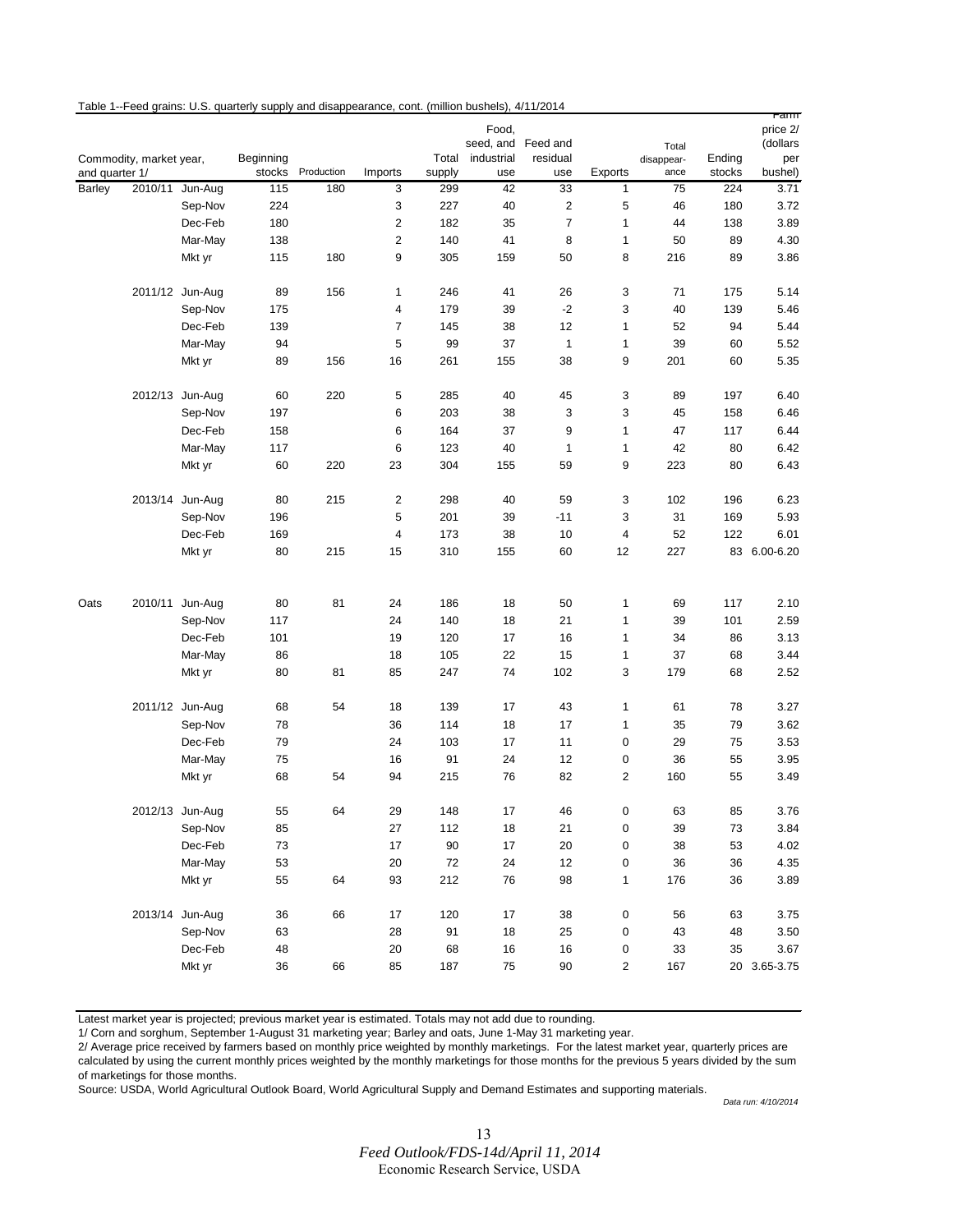| Table 2--Feed and residual use of wheat and coarse grains, 4/11/2014 |  |
|----------------------------------------------------------------------|--|
|----------------------------------------------------------------------|--|

| Market year and<br>quarter 1/ |            | Corn<br>(million<br>metric tons) | Sorghum<br>(million<br>metric tons) | Barley<br>(million<br>metric tons) | Oats<br>(million<br>metric tons) | Feed grains<br>(million<br>metric tons) | Wheat<br>(million<br>metric tons) | Energy feeds<br>(million)<br>metric tons) | Grain<br>consumina<br>animal units<br>(millions) | Energy feeds<br>per grain<br>consuming<br>animal unit<br>(tons) |
|-------------------------------|------------|----------------------------------|-------------------------------------|------------------------------------|----------------------------------|-----------------------------------------|-----------------------------------|-------------------------------------------|--------------------------------------------------|-----------------------------------------------------------------|
| 2011/12                       | Q1 Sep-Nov | 46.4                             | 1.1                                 | $-0.0$                             | 0.3                              | 47.8                                    | $-0.5$                            | 47.3                                      |                                                  |                                                                 |
|                               | Q2 Dec-Feb | 39.2                             | 0.1                                 | 0.3                                | 0.2                              | 39.8                                    | 1.2                               | 41.0                                      |                                                  |                                                                 |
|                               | Q3 Mar-May | 21.8                             | 0.4                                 | 0.0                                | 0.2                              | 22.4                                    | $-1.9$                            | 20.5                                      |                                                  |                                                                 |
|                               | Q4 Jun-Aug | 8.3                              | 0.1                                 | 1.0                                | 0.7                              | 10.2                                    | 11.6                              | 21.8                                      |                                                  |                                                                 |
|                               | MY Sep-Aug | 115.7                            | 1.8                                 | 1.2                                | 1.5                              | 120.3                                   | 10.4                              | 130.7                                     | 92.8                                             | 1.4                                                             |
| 2012/13                       | Q1 Sep-Nov | 52.9                             | 2.0                                 | 0.1                                | 0.4                              | 55.3                                    | $-0.9$                            | 54.5                                      |                                                  |                                                                 |
|                               | Q2 Dec-Feb | 27.4                             | 0.1                                 | 0.2                                | 0.3                              | 28.1                                    | 0.3                               | 28.3                                      |                                                  |                                                                 |
|                               | Q3 Mar-May | 23.4                             | 0.4                                 | 0.0                                | 0.2                              | 24.1                                    | $-0.4$                            | 23.7                                      |                                                  |                                                                 |
|                               | Q4 Jun-Aug | 6.3                              | $-0.2$                              | 1.3                                | 0.6                              | 8.0                                     | 11.2                              | 19.3                                      |                                                  |                                                                 |
|                               | MY Sep-Aug | 110.1                            | 2.4                                 | 1.6                                | 1.5                              | 115.6                                   | 10.2                              | 125.7                                     | 91.8                                             | 1.4                                                             |
| 2013/14                       | Q1 Sep-Nov | 61.1                             | 2.6                                 | $-0.2$                             | 0.4                              | 63.9                                    | $-4.8$                            | 59.1                                      |                                                  |                                                                 |
|                               | Q2 Dec-Feb | 36.9                             | 0.1                                 | 0.2                                | 0.3                              | 37.5                                    | 0.1                               | 37.6                                      |                                                  |                                                                 |
|                               | MY Sep-Aug | 134.6                            | 2.8                                 | 0.9                                | 1.7                              | 140.0                                   | 1.0                               | 140.1                                     | 90.8                                             | 1.6                                                             |

1/ Corn and sorghum, September 1-August 31 marketing year; Barley and oats, June 1-May 31 marketing year.

Source: USDA, World Agricultural Outlook Board, World Agricultural Supply and Demand Estimates and supporting materials.

|          | Table 3--Cash feed grain prices, 4/11/2014 |                      |         |                      |                        |         |                           |                          |                        |         |
|----------|--------------------------------------------|----------------------|---------|----------------------|------------------------|---------|---------------------------|--------------------------|------------------------|---------|
|          |                                            | Corn, No. 2 yellow,  |         |                      | Corn, No. 2 yellow,    |         | , No. 2                   |                          | Sorghum, No. 2 yellow, |         |
| Mkt year |                                            | Central IL           |         |                      | Gulf ports, LA         |         | yellow,<br>Gulf ports, LA |                          |                        |         |
| and      |                                            | (dollars per bushel) |         |                      | (dollars per bushel)   |         | Plainview                 |                          | (dollars per cwt)      |         |
| month 1/ | 2011/12                                    | 2012/13              | 2013/14 | 2011/12              | 2012/13                | 2013/14 | 2011/12                   | 2011/12                  | 2012/13                | 2013/14 |
| Sep      | 6.77                                       | 7.70                 | 4.78    | 7.50                 | 8.15                   | 5.27    | 11.48                     | 12.88                    | 12.97                  | 9.84    |
| Oct      | 6.23                                       | 7.48                 | 4.20    | 6.98                 | 8.16                   | 5.13    | 10.73                     | 12.08                    | 13.20                  | 9.31    |
| Nov      | 6.26                                       | 7.39                 | 4.10    | 6.97                 | 8.18                   | 5.06    | 10.96                     | 12.44                    | 13.10                  | 8.86    |
| Dec      | 5.96                                       | 7.23                 | 4.13    | 6.57                 | 7.85                   | 5.06    | 10.50                     | 11.82                    | 13.14                  | 9.34    |
| Jan      | 6.25                                       | 7.17                 | 4.13    | 6.94                 | 7.70                   | 5.02    |                           | 12.20                    | 13.13                  | 9.77    |
| Feb      | 6.41                                       | 7.15                 | 4.33    | 7.10                 | 7.70                   | 5.32    |                           | 12.09                    | 13.12                  | 10.16   |
| Mar      | 6.46                                       | 7.33                 | 4.64    | 7.13                 | 7.85                   | 5.65    |                           | 12.04                    | 13.32                  | 10.57   |
| Apr      | 6.34                                       | 6.57                 |         | 6.96                 | 7.11                   |         |                           | 11.94                    | 12.18                  |         |
| May      | 6.27                                       | 6.83                 |         | 6.84                 | 7.50                   |         |                           |                          | 12.42                  |         |
| Jun      | 6.30                                       | 6.94                 |         | 6.79                 | 7.58                   |         |                           |                          |                        |         |
| Jul      | 7.85                                       | 6.61                 |         | 8.46                 | 7.10                   |         |                           |                          |                        |         |
| Aug      | 8.15                                       | 5.98                 |         | 8.44                 | 6.07                   |         |                           | 13.47                    | 10.01                  |         |
| Mkt year | 6.60                                       | 7.03                 |         | 7.22                 | 7.58                   |         | 10.92                     | 12.33                    | 12.66                  |         |
|          |                                            | Barley, No. 2 feed,  |         |                      | Barley, No. 3 malting, |         |                           | Oats, No. 2 white heavy, |                        |         |
|          |                                            | Minneapolis, MN      |         |                      | Minneapolis, MN        |         |                           | Minneapolis, MN          |                        |         |
|          |                                            | (dollars per bushel) |         | (dollars per bushel) |                        |         | (dollars per bushel)      |                          |                        |         |
|          | 2011/12                                    | 2012/13              | 2013/14 | 2011/12              | 2012/13                | 2013/14 | 2011/12                   | 2012/13                  | 2013/14                |         |
| Jun      | 5.06                                       | 5.15                 | 5.01    | 7.40                 | 7.03                   | 6.88    | 3.68                      | 3.37                     | 4.21                   |         |
| Jul      | 5.18                                       | 5.52                 | 4.66    | 7.72                 | 6.89                   | 6.79    | 3.68                      | 3.95                     | 3.84                   |         |
| Aug      | 5.25                                       | 5.78                 | 4.03    | 7.83                 | 6.95                   | 5.88    | 3.69                      | 3.99                     | 3.78                   |         |
| Sep      | 5.14                                       | 5.58                 | 3.48    | 7.76                 | 6.99                   | 5.41    | 3.72                      | 3.89                     | 3.40                   |         |
| Oct      | 5.16                                       | 5.51                 | 3.39    | 7.64                 | 7.11                   | 5.50    | 3.51                      | 3.98                     | 3.57                   |         |
| Nov      | 5.29                                       | 5.49                 | 3.46    | 7.60                 | 7.23                   | 5.46    | 3.36                      | 3.85                     | 3.79                   |         |
| Dec      | 5.17                                       | 5.29                 | 3.52    | 7.32                 | 7.22                   | 5.77    | 3.30                      | 3.94                     | 3.80                   |         |
| Jan      | 5.24                                       | 5.08                 | 3.65    | 7.20                 | 7.09                   | 5.72    | 3.16                      | 3.79                     | 4.30                   |         |
| Feb      | 5.26                                       | 5.16                 | 3.70    | 7.07                 | 7.04                   | 5.64    | 3.46                      | 4.07                     | 4.64                   |         |
| Mar      | 5.37                                       | 5.22                 | 3.87    | 7.05                 | 6.87                   | 5.97    | 3.48                      | 4.26                     | 4.66                   |         |
| Apr      | 5.18                                       | 5.00                 |         | 7.03                 | 6.51                   |         | 3.55                      | 4.13                     |                        |         |
| May      | 5.21                                       | 5.04                 |         | 7.00                 | 6.70                   |         | 3.48                      | 3.99                     |                        |         |
| Mkt year | 5.21                                       | 5.32                 |         | 7.38                 | 6.97                   |         | 3.50                      | 3.93                     |                        |         |

1/ Corn and sorghum, September 1-August 31 marketing year; Barley and oats, June 1-May 31 marketing year. Simple average of monthly prices for the marketing year.

Source: USDA, Agricultural Marketing Service, http://marketnews.usda.gov/portal/lg.

*Data run: 4/10/2014*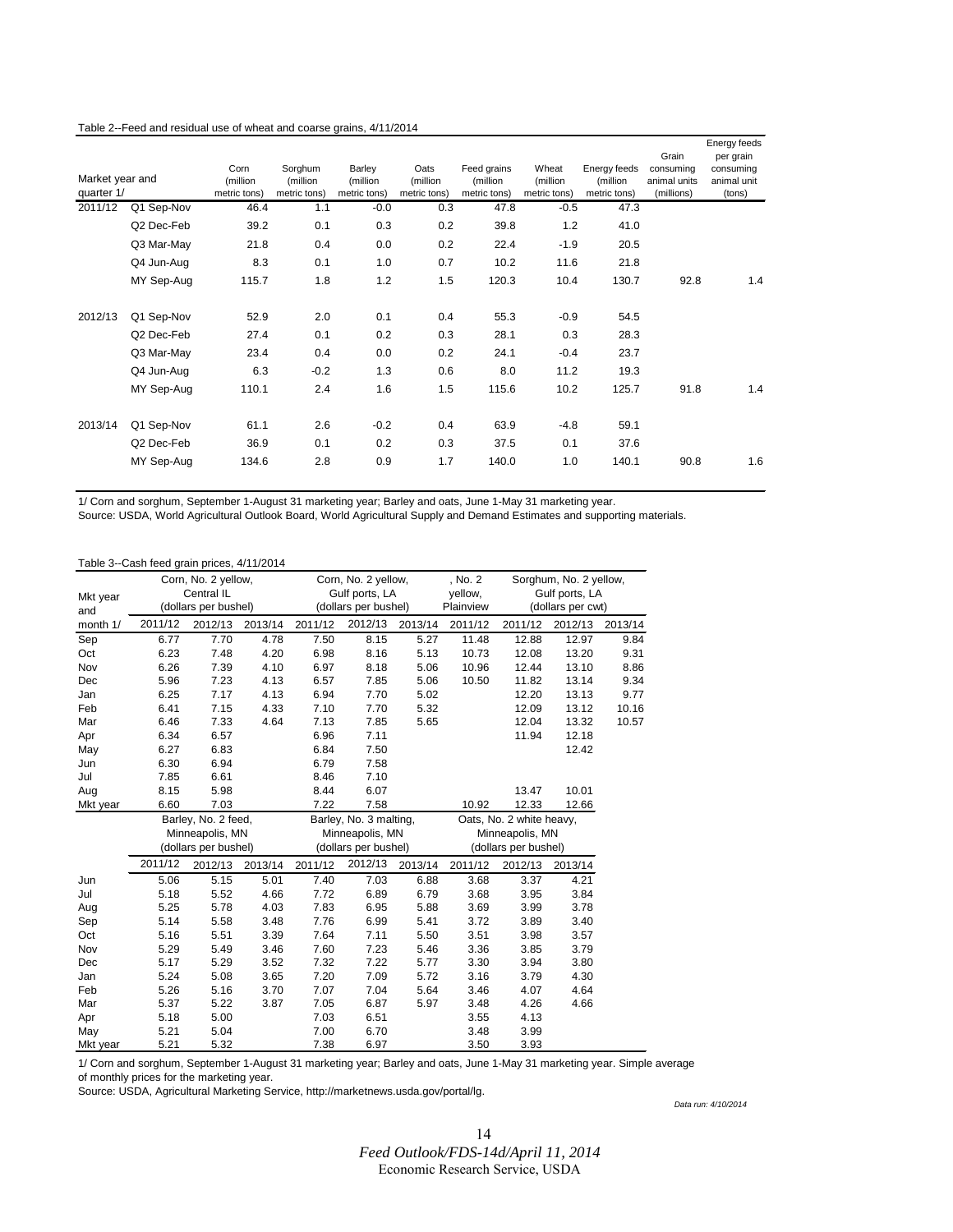| Mkt year        | Soybean meal,<br>high protein,<br>Central Illinois, IL |                   |         | Cottonseed meal,<br>41% solvent.<br>Memphis, TN |                          |         | Corn gluten feed,<br>21% protein,<br>Midwest |                  |         | Corn gluten meal,<br>60% protein,<br>Midwest |                  |         |
|-----------------|--------------------------------------------------------|-------------------|---------|-------------------------------------------------|--------------------------|---------|----------------------------------------------|------------------|---------|----------------------------------------------|------------------|---------|
| and month<br>1/ | 2011/12                                                | 2012/13           | 2013/14 | 2011/12                                         | 2012/13                  | 2013/14 | 2011/12                                      | 2012/13          | 2013/14 | 2011/12                                      | 2012/13          | 2013/14 |
| Oct             | 301.45                                                 | 488.46            | 443.63  | 255.63                                          | 343.00                   | 355.00  | 173.75                                       | 226.50           | 157.50  | 524.38                                       | 753.50           | 601.25  |
| Nov             | 292.22                                                 | 466.16            | 451.13  | 240.50                                          | 376.88                   | 345.00  | 168.20                                       | 209.75           | 224.87  | 487.00                                       | 716.25           | 706.71  |
| Dec             | 281.66                                                 | 460.09            | 498.31  | 220.63                                          | 345.00                   | 401.88  | 155.00                                       | 203.34           | 158.38  | 441.25                                       | 673.34           | 631.25  |
| Jan             | 310.65                                                 | 431.39            | 479.54  | 213.00                                          | 327.50                   | 378.34  | 138.00                                       | 204.10           | 165.00  | 433.50                                       | 599.50           | 625.00  |
| Feb             | 330.37                                                 | 440.67            | 509.25  | 190.00                                          | 279.38                   | 388.75  | 133.75                                       | 209.88           | 167.50  | 448.75                                       | 584.38           | 668.13  |
| Mar             | 365.96                                                 | 437.33            | 492.37  | 225.00                                          | 301.88                   | 401.25  | 129.38                                       | 204.13           | 177.63  | 487.50                                       | 581.88           | 744.38  |
| Apr             | 394.30                                                 | 422.07            |         | 240.63                                          | 314.50                   |         | 128.75                                       | 176.70           |         | 498.75                                       | 540.50           |         |
| May             | 415.17                                                 | 465.72            |         | 270.00                                          | 311.88                   |         | 137.80                                       | 157.25           |         | 533.00                                       | 480.63           |         |
| Jun             | 422.60                                                 | 496.78            |         | 294.38                                          | 329.38                   |         | 138.00                                       | 151.00           |         | 579.00                                       | 550.00           |         |
| Jul             | 515.83                                                 | 544.59            |         | 350.50                                          | 344.50                   |         | 192.20                                       | 140.60           |         | 629.00                                       | 591.00           |         |
| Aug             | 564.69                                                 | 464.91            |         | 407.50                                          | 330.00                   |         | 252.50                                       | 123.13           |         | 718.75                                       | 565.63           |         |
| Sep             | 529.37                                                 | 500.39            |         | 393.75                                          | 374.38                   |         | 243.38                                       | 135.50           |         | 721.88                                       | 573.75           |         |
| Mkt yr          | 393.69                                                 | 468.21            |         | 275.13                                          | 331.52                   |         | 165.89                                       | 178.49           |         | 541.90                                       | 600.86           |         |
|                 |                                                        |                   |         |                                                 |                          |         |                                              |                  |         |                                              | Alfalfa hay,     |         |
|                 | Meat and bone meal,                                    |                   |         |                                                 | Distillers dried grains, |         |                                              | Wheat middlings, |         |                                              | weighted-average |         |
|                 |                                                        | <b>Central US</b> |         | Central Illinois, IL                            |                          |         | Kansas City, MO                              |                  |         |                                              | farm price 2/    |         |
|                 | 2011/12                                                | 2012/13           | 2013/14 | 2011/12                                         | 2012/13                  | 2013/14 | 2011/12                                      | 2012/13          | 2013/14 | 2011/12                                      | 2012/13          | 2013/14 |
| Oct             | 299.02                                                 | 463.59            | 385.53  | 207.50                                          | 278.00                   | 216.50  | 185.69                                       | 208.57           | 153.37  | 204.00                                       | 212.00           | 193.00  |
| Nov             | 284.24                                                 | 380.38            | 410.95  | 216.10                                          | 259.00                   | 217.13  | 198.55                                       | 193.60           | 138.69  | 193.00                                       | 215.00           | 188.00  |
| Dec             | 280.76                                                 | 320.42            | 459.57  | 192.25                                          | 261.67                   | 220.50  | 196.24                                       | 217.37           | 198.00  | 195.00                                       | 217.00           | 187.00  |
| Jan             | 285.08                                                 | 338.16            | 456.88  | 194.20                                          | 264.90                   | 200.00  | 138.58                                       | 196.38           | 151.62  | 193.00                                       | 217.00           | 185.00  |
| Feb             | 289.60                                                 | 410.39            | 438.75  | 203.00                                          | 271.13                   | 214.38  | 136.35                                       | 197.47           | 150.24  | 194.00                                       | 218.00           | 188.00  |
| Mar             | 337.49                                                 | 474.92            | 501.25  | 213.88                                          | 270.88                   | 245.00  | 126.71                                       | 196.93           | 156.62  | 200.00                                       | 219.00           | 191.00  |
| Apr             | 421.08                                                 | 424.37            |         | 213.88                                          | 242.40                   |         | 108.05                                       | 183.64           |         | 210.00                                       | 213.00           |         |
| May             | 439.82                                                 | 387.05            |         | 223.40                                          | 229.00                   |         | 136.28                                       | 138.75           |         | 215.00                                       | 221.00           |         |
| Jun             | 393.29                                                 | 413.74            |         | 220.63                                          | 235.88                   |         | 144.36                                       | 147.13           |         | 205.00                                       | 220.00           |         |
| Jul             | 414.07                                                 | 481.53            |         | 272.90                                          | 240.20                   |         | 212.28                                       | 138.30           |         | 203.00                                       | 209.00           |         |
| Aug             | 444.80                                                 | 461.38            |         | 301.63                                          | 232.13                   |         | 256.13                                       | 120.91           |         | 203.00                                       | 200.00           |         |
| Sep             | 490.16                                                 | 450.82            |         | 293.38                                          | 230.13                   |         | 216.21                                       | 140.35           |         | 206.00                                       | 194.00           |         |
| Mkt yr          | 364.95                                                 | 417.23            |         | 229.39                                          | 251.27                   |         | 171.28                                       | 173.28           |         | 196.00                                       | 210.00           | 197.00  |

#### Table 4--Selected feed and feed byproduct prices (dollars per ton), 4/11/2014

1/ October 1-September 30 except for hay. Simple average of monthly prices for the marketing year except for hay. 2/ May 1-April 30 marketing year. U.S. season-average price based on monthly price received by farmers weighted by monthly marketings.

Source: USDA, Agricultural Marketing Service, http://marketnews.usda.gov/portal/lg, and USDA, National Agricultural Statistics Service, http://www.nass.usda.gov/Data\_and\_Statistics/Quick\_Stats/index.asp.

#### Table 5--Corn: Food, seed, and industrial use (million bushels), 4/11/2014

|                     |            |               |             |        |             | Alcohol for        |             |       |                |
|---------------------|------------|---------------|-------------|--------|-------------|--------------------|-------------|-------|----------------|
|                     |            | High-fructose |             |        |             | beverages          | Cereals and |       | Total food,    |
|                     |            | corn syrup    | Glucose and |        | Alcohol for | and                | other       |       | seed, and      |
| Mkt year and gtr 1/ |            | (HFCS)        | dextrose    | Starch |             | fuel manufacturing | products    | Seed  | industrial use |
| 2011/12             | Q1 Sep-Nov | 119.63        | 78.00       | 64.65  | 1,265.73    | 33.30              | 50.73       | 0.00  | 1,612.03       |
|                     | Q2 Dec-Feb | 114.98        | 73.41       | 62.04  | 1,303.84    | 34.93              | 50.73       | 0.00  | 1,639.93       |
|                     | Q3 Mar-May | 136.83        | 72.97       | 62.15  | 1,243.30    | 36.59              | 50.53       | 23.57 | 1,625.93       |
|                     | Q4 Jun-Aug | 141.94        | 72.37       | 65.18  | 1,187.16    | 31.68              | 51.23       | 0.96  | 1,550.53       |
|                     | MY Sep-Aug | 513.37        | 296.75      | 254.01 | 5,000.03    | 136.50             | 203.23      | 24.53 | 6,428.42       |
| 2012/13             | Q1 Sep-Nov | 123.07        | 70.39       | 63.98  | 1,124.38    | 34.16              | 52.40       | 0.00  | 1,468.37       |
|                     | Q2 Dec-Feb | 113.44        | 67.36       | 59.15  | 1,109.85    | 35.83              | 52.29       | 0.00  | 1,437.91       |
|                     | Q3 Mar-May | 126.32        | 72.48       | 62.20  | 1,193.06    | 37.52              | 52.84       | 22.37 | 1,566.78       |
|                     | Q4 Jun-Aug | 128.20        | 73.91       | 62.36  | 1,221.16    | 32.49              | 52.90       | 2.22  | 1,573.24       |
|                     | MY Sep-Aug | 491.02        | 284.14      | 247.69 | 4,648.45    | 140.00             | 210.42      | 24.58 | 6,046.30       |
| 2013/14             | Q1 Sep-Nov | 113.43        | 71.11       | 60.81  | 1,224.19    | 34.21              | 51.16       | 0.00  | 1,554.89       |
|                     | Q2 Dec-Feb | 110.12        | 73.27       | 60.47  | 1,270.34    | 35.85              | 51.02       | 0.00  | 1,601.06       |
|                     | MY Sep-Aug | 500.00        | 280.00      | 250.00 | 5,000.00    | 140.00             | 205.35      | 24.65 | 6,400.00       |

1/ September-August. Latest data may be preliminary or projected.

Source: Calculated by USDA, Economic Research Service.

*Date run: 4/10/2014*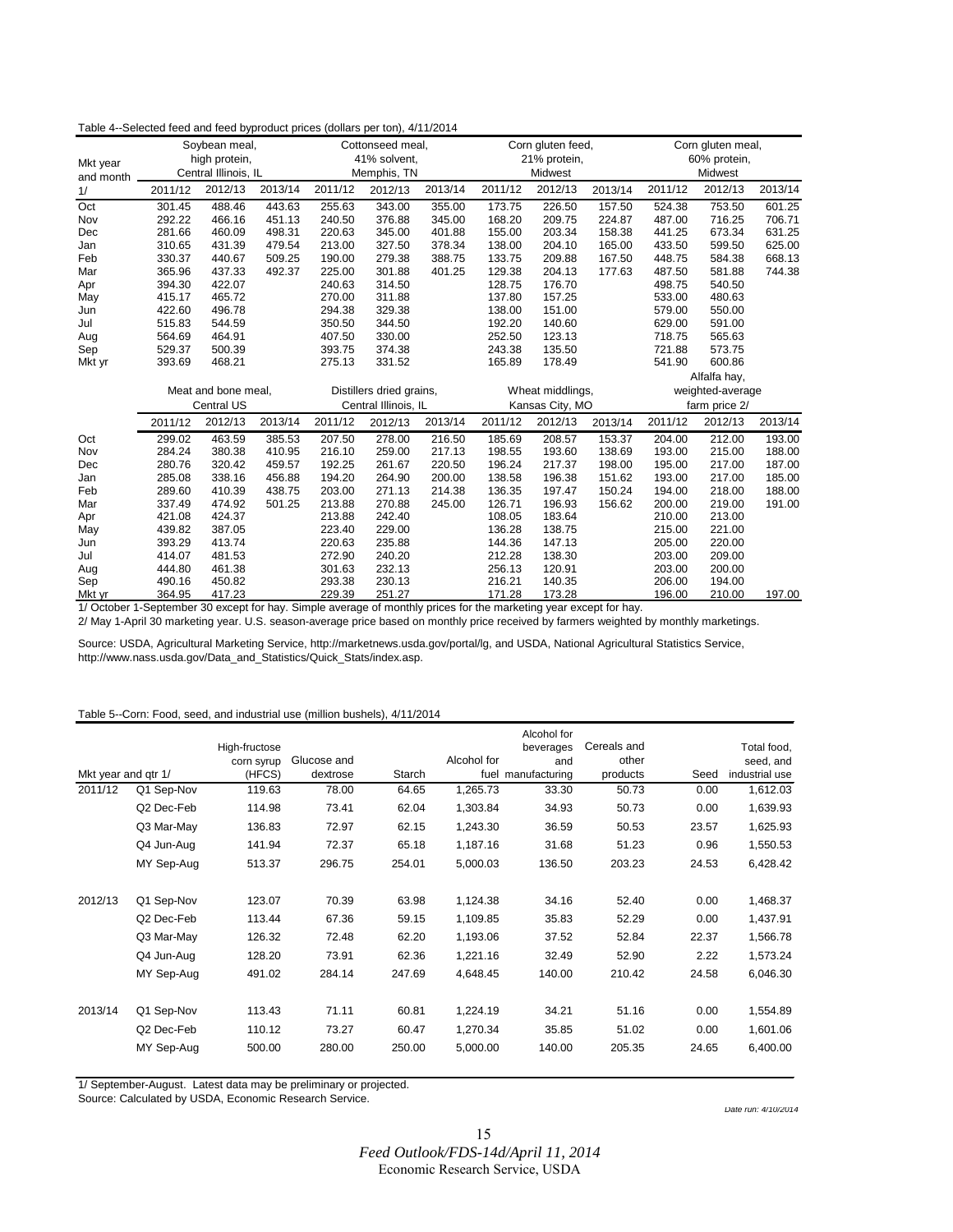|              |                    |         |                    |         |                   |         |                   |         | High-fructose corn |         |
|--------------|--------------------|---------|--------------------|---------|-------------------|---------|-------------------|---------|--------------------|---------|
|              | Corn meal, yellow, |         | Corn meal, yellow, |         | Corn starch,      |         | Dextrose,         |         | syrup (42%),       |         |
|              | Chicago, IL        |         | New York, NY       |         | Midwest 3/        |         | <b>Midwest</b>    |         | Midwest            |         |
| Mkt year and | (dollars per cwt)  |         | (dollars per cwt)  |         | (dollars per cwt) |         | (cents per pound) |         | (cents per pound)  |         |
| month 1/     | 2012/13            | 2013/14 | 2012/13            | 2013/14 | 2012/13           | 2013/14 | 2012/13           | 2013/14 | 2012/13            | 2013/14 |
| Sep          | 29.21              | 27.17   | 31.03              | 28.82   | 24.22             | 21.04   | 34.85             | 35.35   | 23.38              | 25.88   |
| Oct          | 28.56              | 26.47   | 30.39              | 28.10   | 23.05             | 18.55   | 34.85             | 35.35   | 23.38              | 25.88   |
| Nov          | 28.34              | 26.22   | 30.17              | 27.95   | 22.24             | 15.64   | 35.35             | 34.10   | 23.38              | 24.38   |
| Dec          | 28.01              | 26.26   | 29.84              | 27.89   | 22.27             | 14.68   | 35.10             | 32.85   | 23.38              | 22.88   |
| Jan          | 27.93              | 24.69   | 29.76              | 26.44   | 22.78             | 14.41   | 35.35             | 29.62   | 25.88              | 20.79   |
| Feb          | 27.63              | 21.66   | 29.46              | 23.36   | 22.27             | 14.44   | 35.35             | 30.50   | 25.88              | 21.25   |
| Mar          | 27.79              | 21.50   | 29.61              | 23.24   | 22.81             | 14.68   | 35.35             | 30.50   | 25.88              | 21.25   |
| Apr          | 27.19              |         | 29.07              |         | 23.08             |         | 35.35             |         | 25.88              |         |
| May          | 27.94              |         | 29.77              |         | 21.97             |         | 35.35             |         | 25.88              |         |
| Jun          | 28.35              |         | 30.18              |         | 22.72             |         | 35.35             |         | 25.88              |         |
| Jul          | 29.08              |         | 30.91              |         | 23.38             |         | 35.35             |         | 25.88              |         |
| Aug          | 28.07              |         | 29.80              |         | 23.08             |         | 35.35             |         | 25.88              |         |
| Mkt year 2/  | 28.17              |         | 30.00              |         | 22.82             |         | 35.25             |         | 25.04              |         |

Table 6--Wholesale corn milling product and byproduct prices, 4/11/2014

1/ September-August. Latest month is preliminary.

2/ Simple average of monthly prices for the marketing year.

3/ Bulk-industrial, unmodified.

Source: Milling and Baking News, except for corn starch which is from private industry.

*Date run: 4/10/2014*

|                           |                     |             |             |                |                | 2013/14 |
|---------------------------|---------------------|-------------|-------------|----------------|----------------|---------|
| Import and country/region |                     | Mkt year    | Jun-Feb     | Mkt year       | Jun-Feb        | Jun-Feb |
| Oats                      | Canada              | 1,556       | 1,277       | 1,590          | 1,260          | 1,046   |
|                           | Finland             | 35          | 35          |                |                | 39      |
|                           | Sweden              | 29          | 29          | 8              |                | 33      |
|                           | All other countries | 1           | 1           | $\overline{2}$ | 1              | 3       |
|                           | Total 2/            | 1,621       | 1,341       | 1,600          | 1,262          | 1,121   |
|                           |                     |             |             |                |                |         |
| Malting barley            | Canada              | 264         | 171         | 342            | 271            | 130     |
|                           | All other countries | $\mathbf 0$ | $\mathbf 0$ | $\mathbf 0$    | $\mathbf 0$    |         |
|                           | Total 2/            | 264         | 171         | 342            | 271            | 130     |
|                           |                     |             |             |                |                |         |
| Other barley 3/           | Canada              | 89          | 67          | 161            | 112            | 106     |
|                           | All other countries | 1           | 1           | 4              | $\overline{2}$ | 1       |
|                           | Total 2/            | 90          | 68          | 165            | 114            | 107     |

#### Table 7--U.S. feed grain imports by selected sources (1,000 metric tons) 1/, 4/11/2014

1/ Grain only. Market year (June-May) and market year to date.

2/ Totals may not add due to rounding.

3/ Grain for purposes other than malting, such as feed and seed use.

Source: U.S. Department of Commerce, Bureau of the Census, Foreign Trade Statistics.